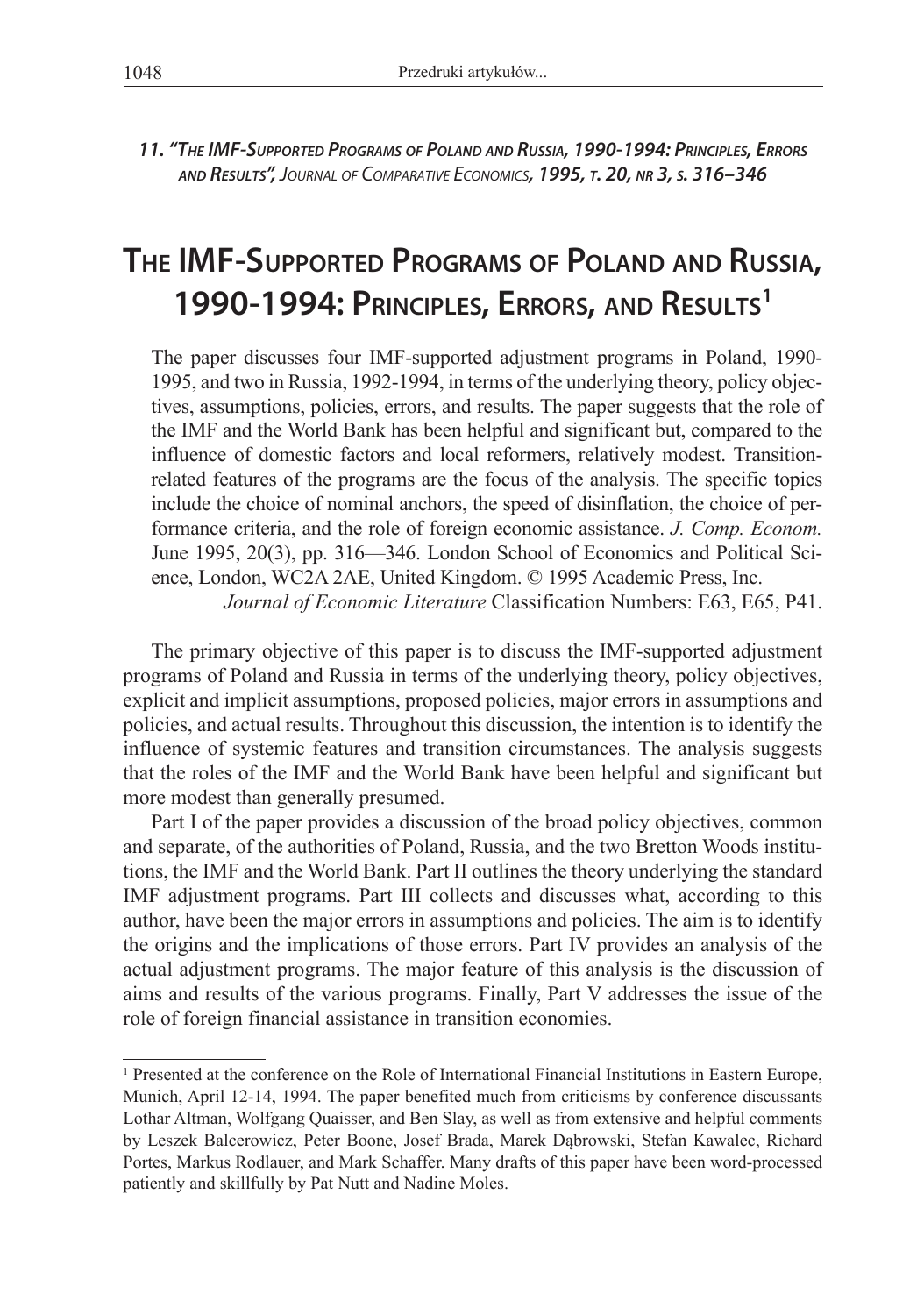## **I. Broad Policy Objectives**

The main economic actors whose policy objectives I consider in this paper are the local reformers in Poland and Russia, the IMF, and the World Bank. The local reformers include above all the successive finance ministers and presidents of the central banks who are the main negotiating partners for the two Bretton Woods institutions (BWIs) and, often, actual policymakers. They and their aides and advisors are also the key policy designers. The governments, including the President in Russia, and the parliaments are the key institutional partners and formal policy makers. The immediate analytical problem, especially evident with respect to Russia, is the wide variation in views among reformers at any time and the considerable changes in their views over time. Some changes of objectives have also occurred on the part of the IMF and the World Bank. Nevertheless, at a very broad level, both local reformers and these two institutions have important policy objectives that have been common and stable. In terms of specific issues, there have also been distinct differences between the objectives of the IMF and the World Bank, and between these two institutions and the local reformers. Because I wish to comment on reform programs in terms of success and failure, and such an evaluation depends critically on the objectives of the program designers, the nature of these objectives is important.

#### **1. Differences in Policy Objectives**

At the level of broad and long-term objectives, the approaches of local reformers and the Bretton Woods institutions have been similar. These are expressed well by the first Polish letter of intent: ' 'the sustained growth of output and living standards and the strengthening of our external position over the medium term ... are the ultimate goals of our efforts" (December 22, 1989, p. 1). The proposed strategy to achieve these goals had the familiar three, generally accepted, components: extensive and rapid liberalization of prices and trade, macroeconomic discipline, and market-oriented structural and institutional reforms, particularly privatization. Safety nets and external assistance were additional, supportive features. Most reformers, especially in Poland but probably also in Russia, would even agree with the IMF that ' 'it has taken us far too long to shake off two dangerous misconceptions of the 1970s: first, that monetary stability and growth are at odds with one another; and second, that external financing – borrowing – is the best path to growth'' (Camdessus, July 11, 1990). To meet popular criticisms, the Director of the IMF also explained that ' 'we are striving to improve the design of our programs to ensure a better blend of adjustment, growth and equity,. . . we encourage governments to avoid raising taxes on the basic staples . . . and to protect critical social expenditures" (p. 4).

However, the traditional and central concern of the IMF has been neither economic growth as such nor equity but macroeconomic stability in the short and medium term. Its main role is that of the major global regulator of economic policy, acting on behalf of the common interests of all member states, particularly of the G-7 group, to assist in maintaining a proper international economic order. Its services are called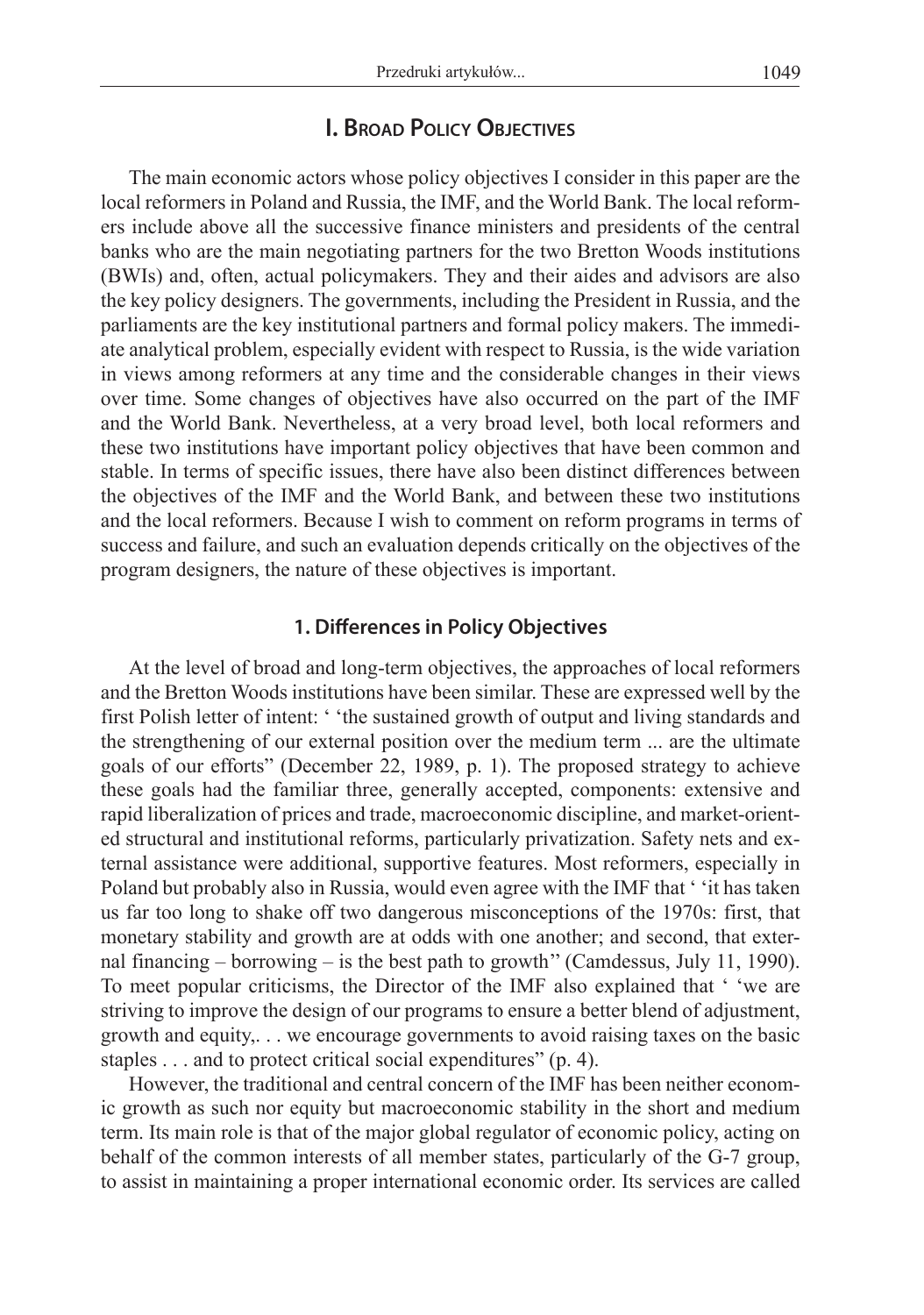upon when that order is endangered, and Fund programs are designed specifically to assist in removing danger and restoring order. Hence, the core policy concerns of such programs are the restoration and sustainability related to external and internal macroeconomic equilibria. The policy objectives and the performance criteria are related to these concerns. The recipients of the IMF funds are typically central banks, not governments or enterprises, because the primary purpose of such loans is to strengthen the external position of a country during the adjustment period.

While the IMF is concerned mainly with creating the right macroeconomic conditions for growth, the World Bank is a development agency concerned with the promotion and financing of economic growth itself (Table 1). To fulfill this role, the World Bank aims to create the right economy-wide micro-economic conditions for growth, largely by promoting the liberalization of prices and trade, the removal of subsidies and excessive import tariffs, market competition, and privatization.

| Name                        | ≟.                       | Approval date | Sum in million<br>\$US | Utilization in million \$US     |          |      |      | Cumulative<br>utilization<br>1.01.1990-<br>31.01.1994 |                 |
|-----------------------------|--------------------------|---------------|------------------------|---------------------------------|----------|------|------|-------------------------------------------------------|-----------------|
|                             | stitu-tions<br>Receiving |               |                        | 990<br>$\overline{\phantom{0}}$ | 991<br>÷ | 992  | 1993 | In mil-<br>lions                                      | $ln\%$          |
| Ind. export develop.        | <b>NBP</b>               | 6.II.90       | 260                    | 10.1                            | 17.7     | 12.0 | 20.4 | 60.2                                                  | 23              |
| Agricult. export develop.   | <b>NBP</b>               | 6.II.90       | 100                    | 14.9                            | 9.1      | 32.4 | 15.0 | 71.4                                                  | 71              |
| Environmental management    | G                        | 24.V.90       | 18                     | 0.5                             | 0.4      | 6.5  | 3.0  | 10.5                                                  | 58              |
| Transport general           | E                        | 1.V.90        | 4.75                   |                                 | 1.0      | 0.6  | 1.4  | 3.0                                                   | 63              |
| Transport railways          | E                        | 1.V.90        | 145                    |                                 | 16.0     | 18.5 | 20.6 | 57.3                                                  | 39              |
| Energy resource develop.    | G                        | 5.VI.90       | 250                    |                                 | 32.2     | 46.6 | 81.1 | 161.0                                                 | 64              |
| SAL                         | G                        | 31.VII.90     | 300                    | 28.4                            | 270.9    | 0.7  |      | 300.0                                                 | 100             |
| Telecommunications          | G                        | 23.IV.90      | 120                    |                                 | 24.3     | 23.2 | 1.8  | 49.2                                                  | 41              |
| <b>Employment promotion</b> | G                        | 23.VI.91      | 100                    |                                 | 2.0      | 3.1  | 0.1  | 5.2                                                   | 5               |
| Financial inst. develop.    | G                        | 11.VI.91      | 200                    |                                 |          | 75.1 | 7.2  | 82.3                                                  | 41              |
| Privatization restruct.     | G                        | 11.VI.91      | 280                    |                                 | 0.1      | 74.6 | 8.2  | 82.9                                                  | 30              |
| Agricultural develop.       | G                        | 11.VI.91      | 100                    |                                 |          | 1.0  | 4.7  | 5.7                                                   | 6               |
| Heat supply restruct.       | E                        | 26.VI.91      | 285                    |                                 |          | 47.5 | 25.3 | 73.2                                                  | 14              |
| Health                      | G                        | 7.V.92        | 130                    |                                 |          |      |      |                                                       |                 |
| Private enterprise develop. | E                        | 7.VI.92       | 60                     |                                 |          |      |      |                                                       |                 |
| Housing                     | G                        | 25.VI.92      | 200                    |                                 |          |      | 4.6  | 4.6                                                   | 3               |
| Roads                       | G                        | 9.III.93      | 150                    |                                 |          |      |      |                                                       |                 |
| <b>EFSAL</b>                | G                        | 4.V.93        | 450                    |                                 |          |      | 27.7 | 100.0                                                 | 33              |
| ASAL                        | G                        | 4.V.93        | 300                    |                                 |          |      | 4.7  | 4.9                                                   | 3               |
| Forestry                    | G                        | 29.VII.93     | 146                    |                                 |          |      |      |                                                       |                 |
| <b>TOTAL</b>                | Poland                   |               | 3598.75                |                                 |          |      |      | 1071.3                                                | 30 <sup>°</sup> |

Table 1. Poland: credit lines of the world bank and their utilization until 31 January 1994

*Source.* Poland's Ministry of Finance.

*Note*. NBP = National Bank of Poland,  $G = G$ overnment,  $E = E$ conomy

The coordination of policies for transition economies between the two sister organizations, however, became somewhat of a problem. Institutional and other structural reforms are the core of the transformation, and they are neither macro nor microeconomic. In principle, these reforms were supposed to be the province of the World Bank, but the immediate problems in Poland, 1989-1990, and in Russia, 1992-1994, were those of stabilization. This initial primacy of macroeconomic issues gave the IMF the leading role in formulating conditions for all Western assistance, including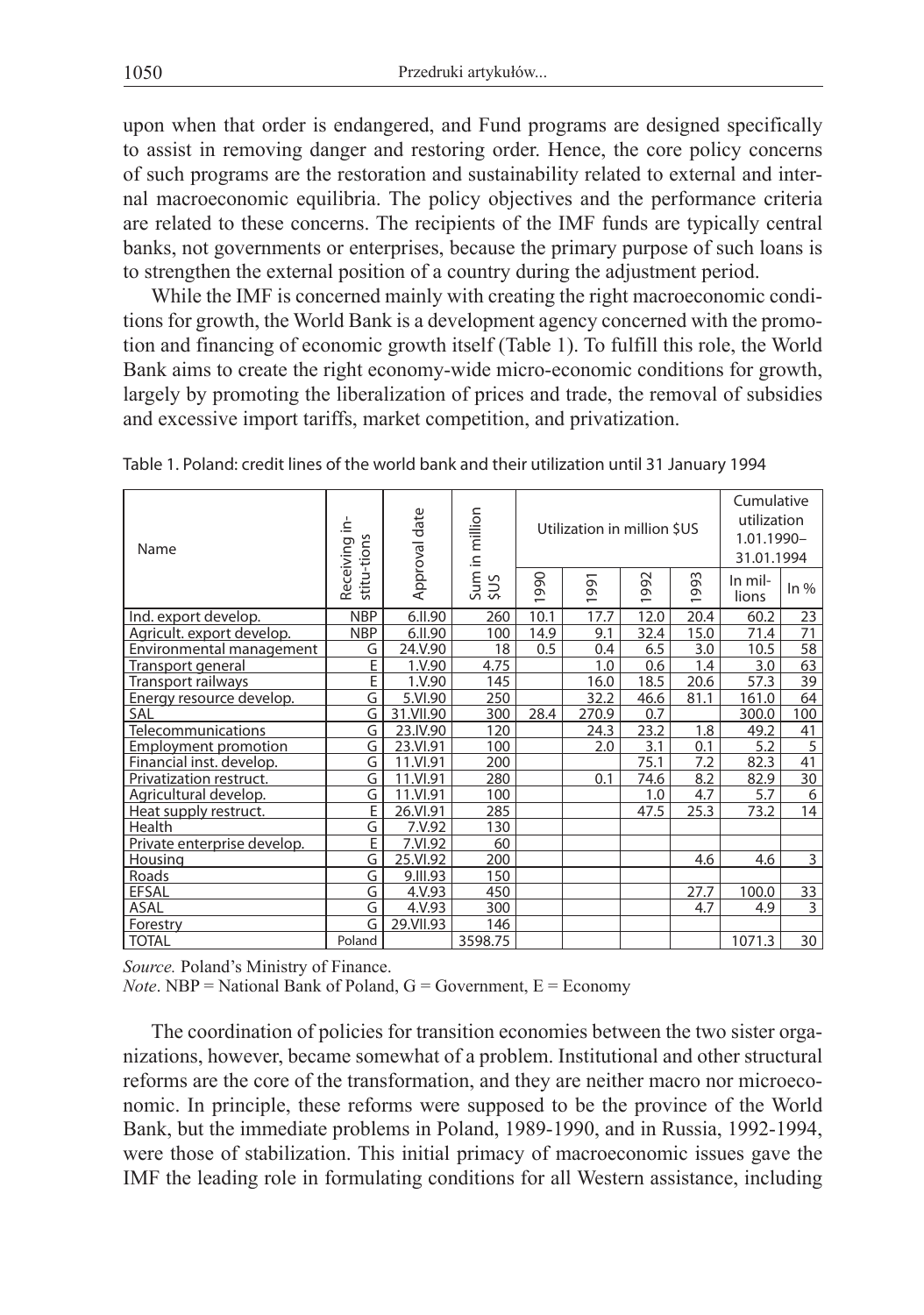that of the World Bank. The policy interest of the IMF has consequently expanded over time to cover all economy-wide market-oriented structural reforms. Except on the occasion of negotiating the so-called Structural Adjustment Loan in Poland, in spring 1990, the role of the World Bank has been reduced to discussing sectoral adjustments and specific, government-supported investment projects.

 Since September 1989, the Polish authorities have taken the view that the two institutions' long-term objectives coincide with the ultimate interests of Polish reforms so much that the success of those reforms could become for them an important policy objective in itself.<sup>1</sup>

A special problem for Poland was its large foreign debt. A very important and distinctive aim of the Polish reformers was therefore to enlist the international authority of the BWIs in supporting the case for a deep reduction of Poland's foreign debt, which was seen as a precondition of long-term external viability and growth. The eventual reduction of Poland's debt by about US\$20 billion has been by far the dominant form of external financial assistance. The intermediary role of the BWIs, and especially of the IMF, in obtaining the reduction has been significant.

The first common objective of the governments of Poland and Russia was to gain the IMF's support in order to obtain international credibility for their proposed reforms. The second common objective was that of the central reform groups, based largely in the finance ministries and the central banks. It was to enlist the professional authority of the BWIs in supporting their policies within the government, above all, and to some extent also in the parliament and the country in general, in order to obtain internal credibility for the reforms. For this purpose, it was useful for the groups to stress, even exaggerate, to domestic audiences the importance of external assistance and the influence of the BWIs among Western governments, banks, and private investors. The third common objective was to secure new credits (Table 2). Finally, the missions of the BWIs represented international think tanks of highly professional experts who have been providing Polish and Russian reformers with systematic analysis of the two economies, helping them to identify major economic problems and to formulate specific policy responses. The fourth common objective was therefore to secure and benefit from the BWIs', and particularly the IMF's, know-how.

#### **2. Policy Arguments and Controversies**

Policy controversies in Poland between the BWIs and reformers concerned important issues such as energy pricing; the role of expectations in formulating the exchangerate policy in 1990 (see footnote 9); the level of interest rates in early 1990; the methods for the financial restructuring of banks and enterprises in 1991/1992 (Kawalec *et al*., 1994b); the form of wage policy in 1990; the choice of nominal anchors in 1991-1993 (see Section 2 of Part II); the speed of state-led commercialization and privatization, in particular the mass corporatization program in 1990/1991 and the mass privatization program in 1990-1994; the ideal level of subsidies; and the level of tariff protection.

<sup>&</sup>lt;sup>1</sup> As in other countries, in Poland and Russia there were, of course, policymakers and legislators who were deeply suspicious of the BWIs' intentions.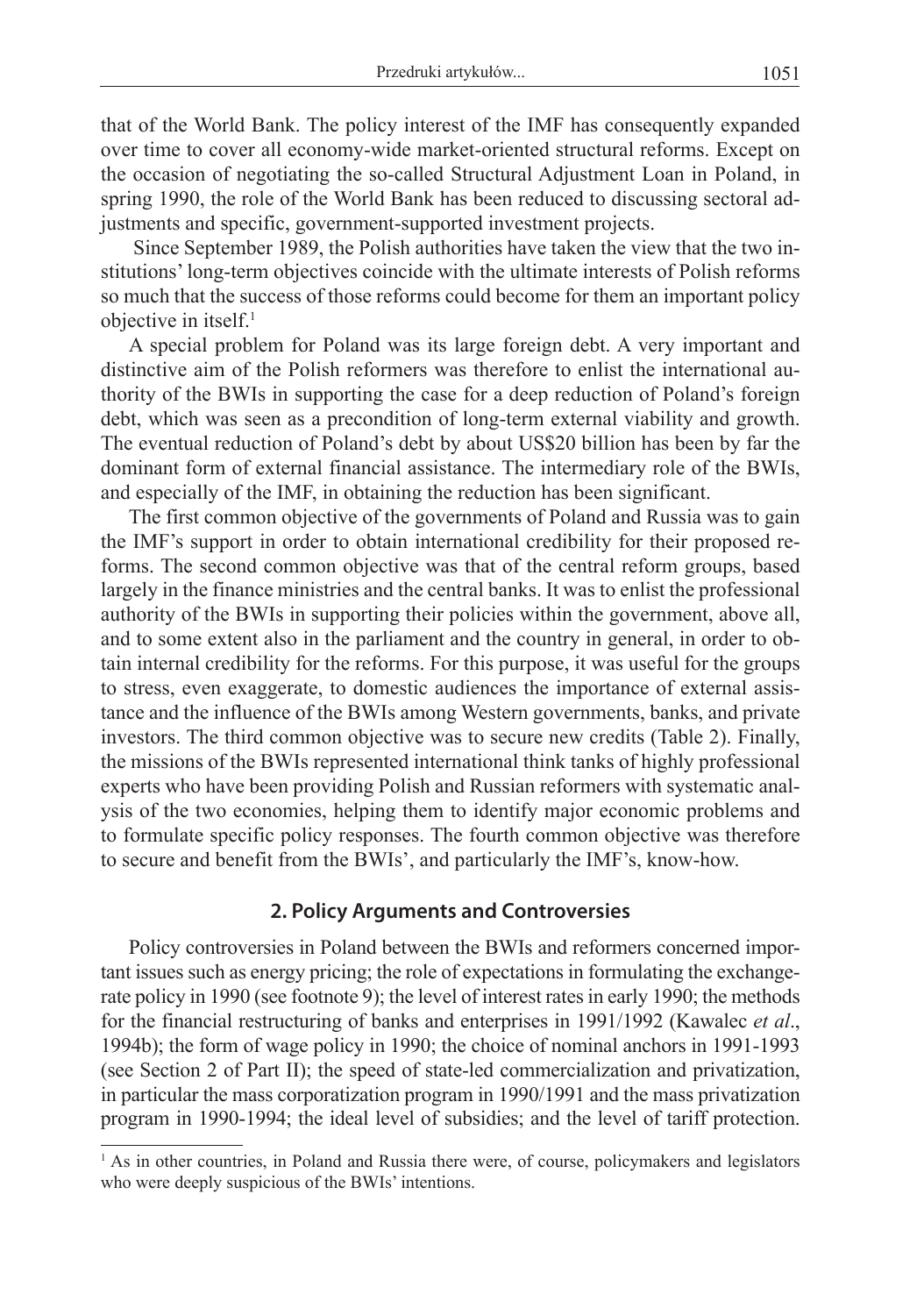However, most of the disagreements were either relatively minor or on relatively minor issues, and they were usually resolved by the BWIs accepting the Polish view.<sup>1</sup> Of overriding importance has been the agreement, initially much stronger in Poland than in Russia, that quick policy actions are required to liberalize prices and foreign trade, to impose a restrictive macroeconomic policy to discipline enterprises and stabilize liberalized prices, and to establish a process for fast privatization. Following the Polish experience, the common ground in Russia also included the acceptance of the view that a large fall in output might be an unavoidable consequence of the accumulation of inherited structural problems and a necessarily rapid pace of system transformation following the sudden collapse of the old political system.

Perhaps the most controversial issue has been the initially great emphasis placed by the IMF on a very rapid reduction of the inflation rate during transition. The IMF's view on that matter has been changing somewhat, but the initial position was that low inflation, while not sufficient, is nearly necessary to effect a transformation to a market economy successfully. A low-inflation environment was taken by the IMF to be a monthly inflation rate of less than 1%. It was deemed essential that this rate be achieved within one year of the stabilization effort. This particular policy aim was adopted by Poland for the end of 1990, and later for 1991. This initial view is the main reason that despite the large amount of progress in liberalization and privatization reforms in Russia, the IMF was most reluctant to support the reforms financially in 1992-1993. In hindsight, it is fairly clear that inflation need not be low for a system transformation to be successful.

The IMF is an institutional guardian of low inflation, and its credibility worldwide depends on how well that role is discharged. It may therefore have developed an institutional bias toward attributing excessive resource costs to high inflation and refusing to accept that, in conditions of extraordinary falls in output, which are a specifically transitional feature, welfare benefits arising from income redistribution from rich to poor, among both households and enterprises through the inflation tax may be sizeable and socially important. But it is an exaggeration to maintain, as Fortes (1994b) does, that "[t]he main trap ... was in the over-emphasis on macroeconomic policy itself." Fortes goes on to argue that it was wrong for the non-Fund agencies, e.g., G7, G24, the EC, and the World Bank, to make aid ' 'conditional on agreement to a stabilization programme with the Fund and thereby to put its priorities at the top of policy-makers' agendas" (p. 1184). Even if one accepts this assessment, as I am inclined to do with reference to the IMF advice for Poland in the years 1989-1991, macroeconomic stabilization is still an important aim to achieve fairly quickly. The destructive impact of high inflation is particularly high when inflation is caused by large subsidized credits to enterprises. A loose macroeconomic

<sup>1</sup> The IMF's technical expertise was still important in providing a critical consistency analysis of the Polish programs, particularly the stabilization program for 1990. The macroeconomic assumptions underlying the state budgets, the budgets themselves, and the policies to implement the programs were, with few exceptions, of Polish origin. Therefore the credit and blame for the results of the programs should go largely to Polish reformers rather than Fund experts. By and large the same applies with respect to Russia.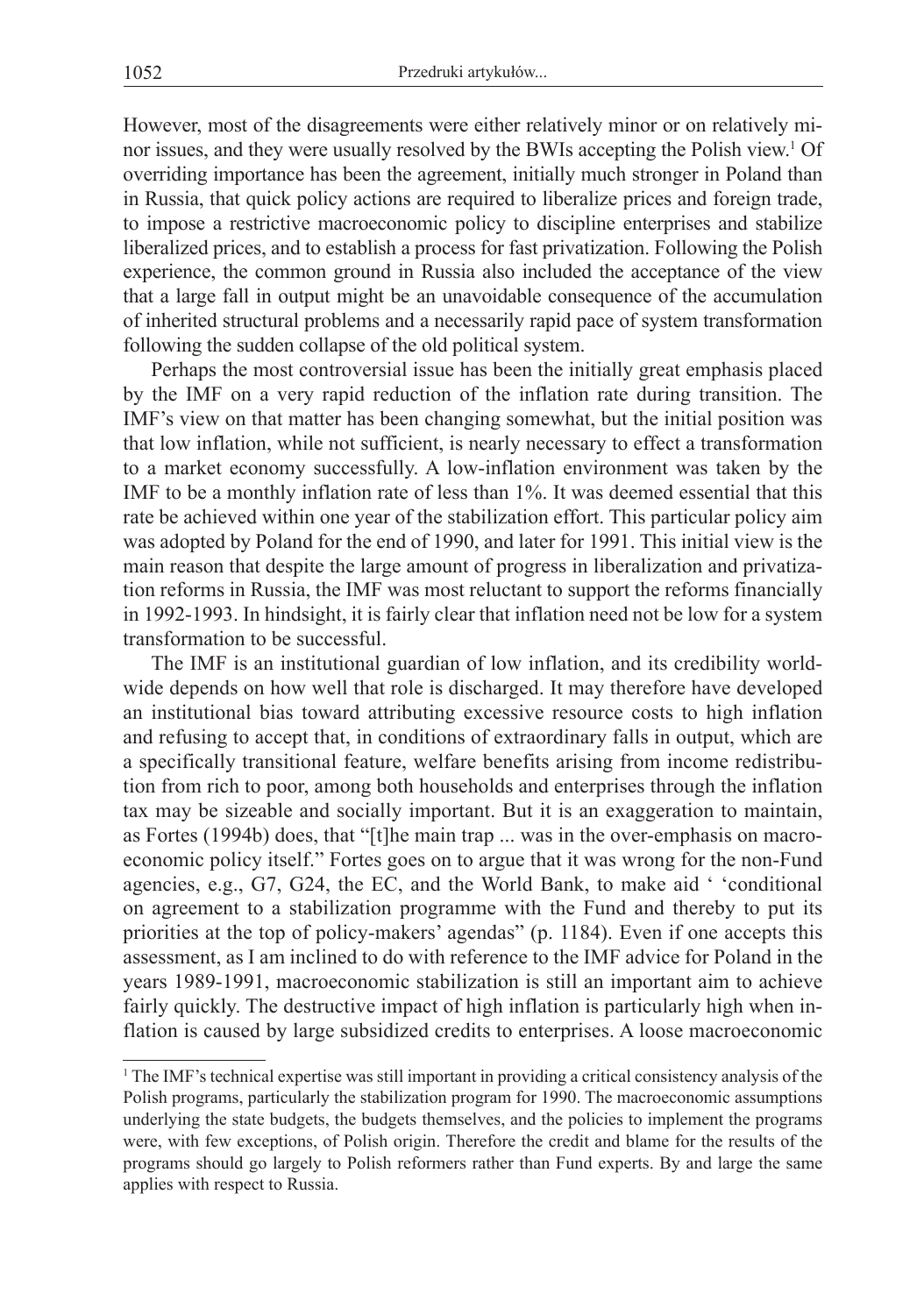policy then interferes with needed structural adjustment, as was the case in Russia in 1992-1994.1

| Credit given                  | Credit taken   | Credit                    | Equity<br>capital        | Utiliza-<br>tion $(\%)$ |
|-------------------------------|----------------|---------------------------|--------------------------|-------------------------|
| EBRD <sup>a</sup>             | Private sector | 264.0                     | 75.5                     |                         |
| <b>IFCD</b>                   | Private sector | 158.1                     | 32.6                     |                         |
| EIB <sup>b</sup>              | Economy        | 303.0                     | $\overline{\phantom{a}}$ | 45                      |
| EBRD <sup>a</sup>             | Government     | 165.5                     | ۰                        |                         |
| IMF <sup>c</sup>              | <b>NBP</b>     |                           |                          |                         |
| (i) Standby 20.11.90-14.11.91 |                | 545 (about \$710)         |                          | 60                      |
| (ii) EFF IV.91-V.93           |                | 1828.6 (about \$2500)     |                          | 16                      |
| (iii) Standby III.93-IV.94    |                | 475 (about \$600)         |                          | 80                      |
| $G-24$                        | Government     | 1000 (stabilization fund) |                          | 100                     |

| Table 2. Poland: credit lines from institutions other than the world bank, until 31 dec. 1993 |  |
|-----------------------------------------------------------------------------------------------|--|
|-----------------------------------------------------------------------------------------------|--|

*Source.* Poland's Ministry of Finance, "Information concerning the utilization of foreign credits," mimeo, 23 February 1994.

a Million US dollars.

b Million ECU.

<sup>c</sup> Million SDR.

Still, in transition economies, relative prices need to undergo exceptionally large changes, and these are easier to accommodate when the inflation rate is fairly high, or at least moderate, for a while (Balcerowicz and Gelb, 1994). There may, therefore, be a case, in transition economies, for a more gradual disinflation path than the one the IMF so strongly insisted upon initially, a path of the type actually followed by Poland or one somewhat steeper: 3000% in 1989, the last five months of the year, on an annual basis; 249% in 1990; 60% in 1991; 44% in 1992; 38% in 1993; 30% in 1994; and about 25% expected in 1995, measured by within-year changes of the consumer price index. This view has recently been given support by several economists (Bruno, 1993; Dornbusch and Fischer, 1993; and Layard, 1994). Initial proposals for instant stabilization of liberalized prices also overlooked that, in the course of transition, a serious budget deficit problem tends to develop for good, transition-related reasons: a smaller tax base as economic activity shrinks, initially inappropriate tax systems, poor tax administration, and the growth of a shadow economy. In market-based economies, the cases of successful gradual disinflation from very high inflation rates have been rare, but Poland in 1989 and Russia in 1991-1994 did not belong to the category of true hyperinflation cases. The Polish and Russian experience suggests that the reasonable aim of stabilization policy should be to ensure that the annual inflation rate falls to some 20 to 40% in the medium term, during a period of falling output, and to below 10% during the recovery period. In 1994, Poland adopted the latter objective for 1997, primarily in order to reduce interest rates and stimulate investment but also to facilitate negotiations concerning Poland joining the European Union. For Poland to actually join the Union it will have to achieve a further reduction of inflation, probably to about 3% per year.

<sup>&</sup>lt;sup>1</sup> When inflation is not fully anticipated, which may have been the case in Russia in 1992, subsidies to enterprises financed by central bank credit creation tend to raise real purchasing power and therefore help to sustain old output (Kierzkowski *et al*., 1994, p. 33).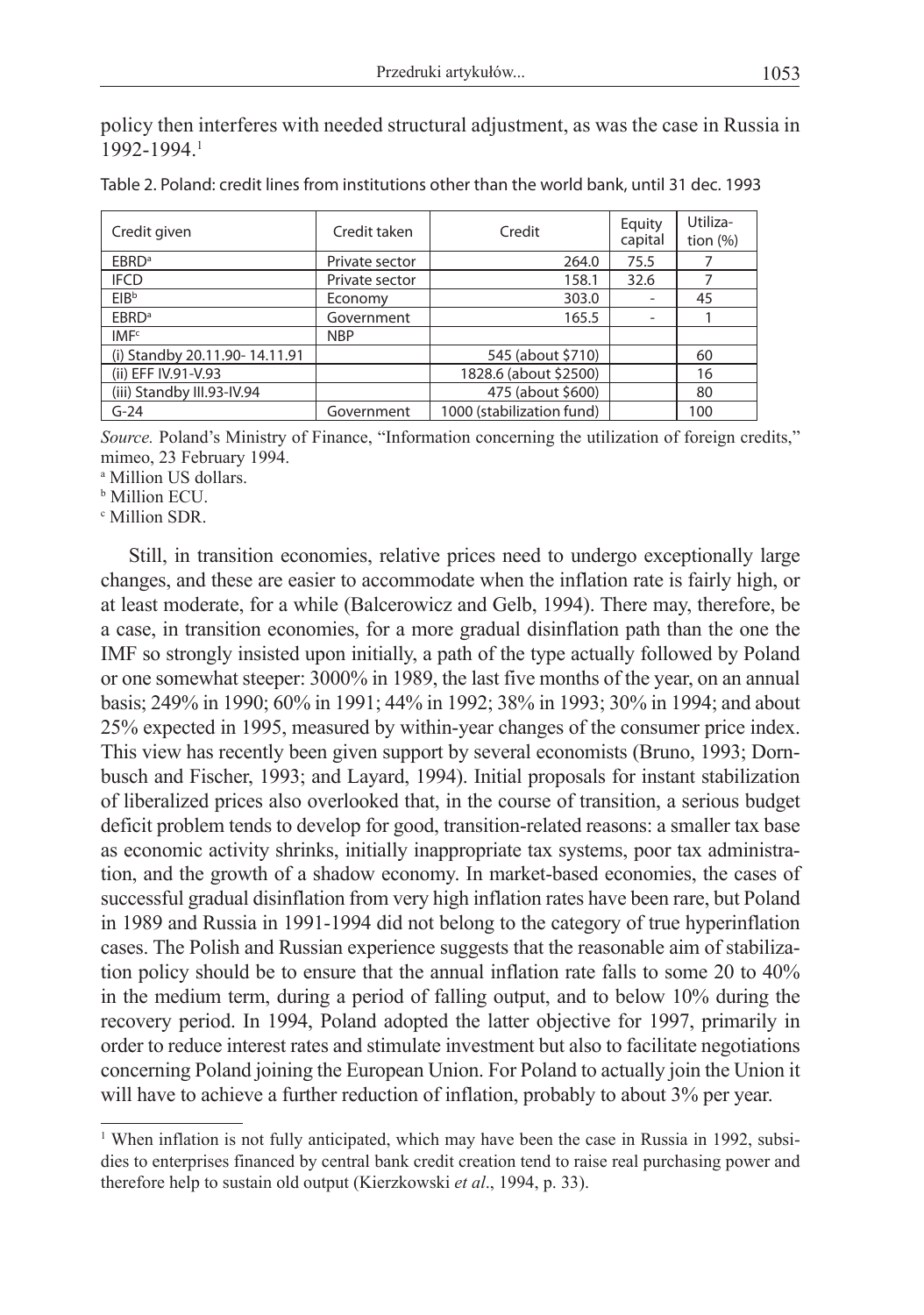# **II. The Conceptualization Of Policies And Performance Criteria**

The standard IMF program has five interconnected components: fiscal, monetary, external balance, incomes, and structural and institutional changes. It sets principal policy aims and formulates policies in all five areas to achieve its aims. Given initial conditions and some behavioral and other assumptions, it also formulates performance criteria for the purpose of monitoring the program's implementation.

## **1. The Macroeconomic Consistency Conditions**

Using standard notation, a demand-driven macroeconomic model may be written in the form of ten equations,

$$
Y = C(Y_{d}, M/p) + I(\Pi/p, r) + G + X(p_{q}) - p_{q}Q(p_{q}, Y),
$$
\n(1)

where  $p_q = ep^*/p$ , the ratio of foreign to domestic prices, *e* is the exchange rate, *r* is the interest rate,  $\Pi$  is profits,  $F_d$  is disposable income, *I* is investment, *X* is exports, and *Q* is imports, all in real terms;

$$
Y_{\rm d} = Y_{\rm d}(Y, T/\mathbf{p}, r) \tag{2}
$$

$$
T = T(pY, IT, tax rates) - transfers
$$
 (3)

$$
\Pi = pY - wL(Y) \tag{4}
$$

$$
M_{\rm d} = V(r, i^{\rm e}) p Y \tag{5}
$$

$$
M_s = eR + \int (pG - T)dt + K(r),\tag{6}
$$

where *T* is net government revenue, *w* is the wage rate, L is employment, *R* is the stock of net international reserves, *K* is the stock of bank credit to the nonfinancial sector of the economy, and  $i<sup>e</sup>$  is the expected inflation rate; and

$$
M_{\rm d} = M \tag{7}
$$

$$
X - p_q Q + NCF = \Delta R \tag{8}
$$

$$
p = p(w, e, r) \tag{9}
$$

$$
w = w(p-1, p^e, u,...),
$$
 or  $pMP_L = w,$  or  $w = \overline{w},$  (10)

where *NCF* is the net capital flow,  $p^e$  is the expected price level, w is the unemployment rate, and  $MP$ <sub>L</sub> is the marginal product of labor.

The ten endogenous variables in this model are *Y*,  $Y_d$ ,  $\Pi$ ,  $T$ ,  $M_d$ ,  $M_s$ ,  $p$ ,  $w$ ,  $r$ , and either *e*, under the floating exchange rate regime, or *R*, if the exchange rate is exogenously fixed. In the system above, the variables influenced strongly by expectations,  $p^e$  and  $i^e$ , are regarded as given parameters.

In terms of our four macro components of the program, the relevant variables are:

| the budget deficit, $BD = pG - T$ |
|-----------------------------------|
|                                   |
| $e$ and $R$                       |
| W.                                |
|                                   |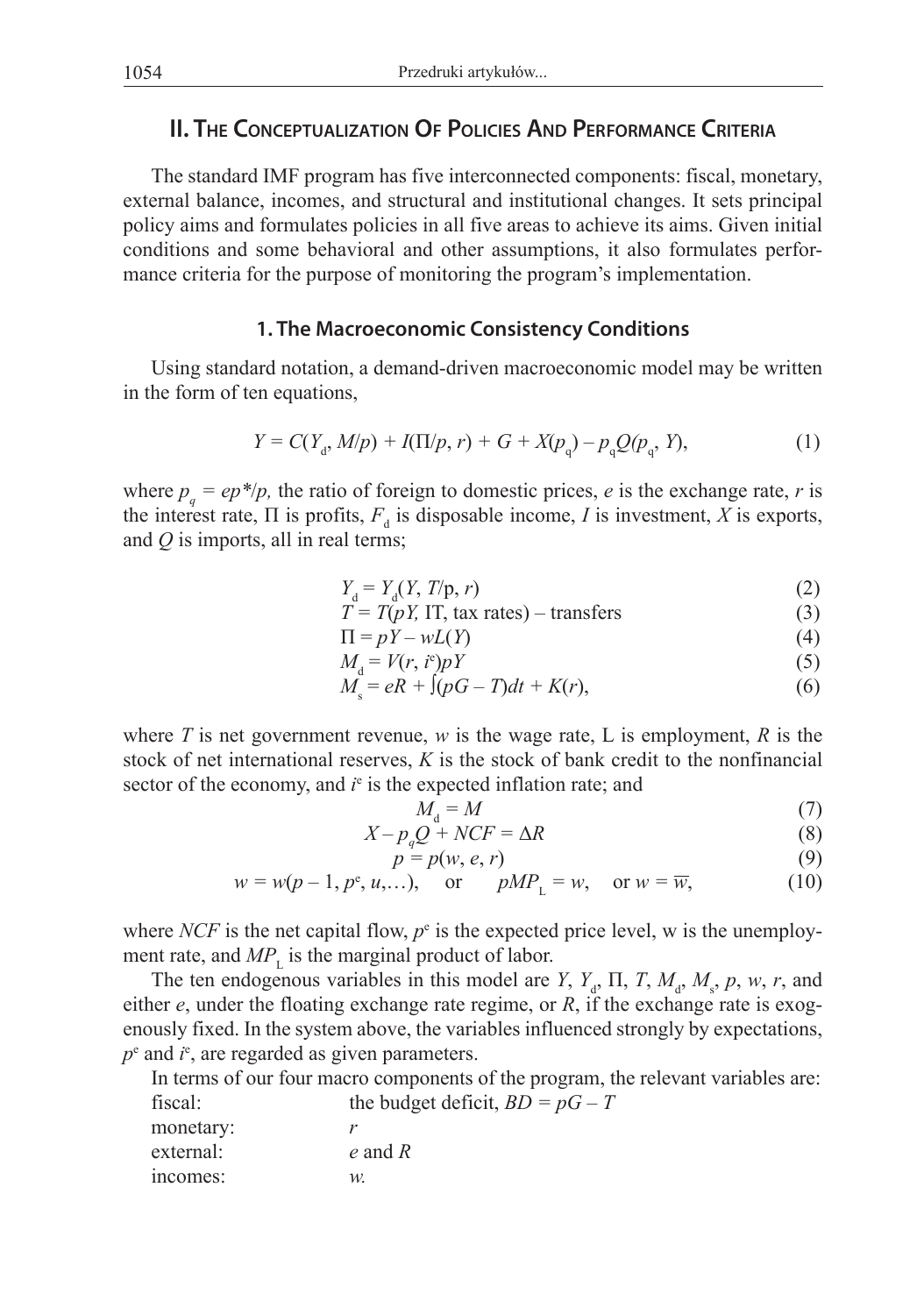$$
M = eR + [BDdt + K(r)].
$$

In order to stabilize quickly, the wage rate, *w*, is sometimes fixed or subjected to an incomes policy. In this case, under the fixed exchange regime, *w* and *e* are exogenously given and all the other variables of the model are functions of the two variables. In particular, given *G*, the rates *w* and *e* would determine the price level as well as the interest rate, the budget deficit, NIR (net international reserves), and the demand for credit, *K*, and for money, *M*.

#### **2. The Question of Nominal Anchors**

The preferred IMF approach in 1989-1991 was to have both *e* and *w* serve as nominal anchors of a stabilization program, as was the case in Poland in 1990. Therefore, the IMF felt at a loss in Russia in late 1991 when neither of the two variables could serve as an anchor. Given the virtual nonexistence of international reserves in Russia at the start of the transition in 1992, a floating exchange rate policy was accepted by the IMF as inevitable and superior to a fixed exchange rate combined with rationing of the foreign exchange by central authorities.

The budget deficit outcome is conditional on meeting the revenue target, *T*, and choosing the level of government spending, *G*. In transition economies, and especially in periods of high inflation, both taxes and government spending undergo large changes and it is they, rather than the exchange rate or the level of international reserves, that are under direct government influence. In such circumstances, the evolution of *BD*, bank credit to enterprises and households, and possibly of *w* decides the level of prices and the rate of inflation. In this case, the policy instruments remaining under the formal control of the Central Bank, such as the money supply, the nominal exchange rate, and the nominal interest rate, are decided to a large extent by developments that are outside of the Central Bank's control.

The argument in favor of using a fixed nominal exchange rate as the policy instrument for bringing the rate of inflation down rests mainly on the proposition that once the authorities are publicly and strongly committed to the policy, they would judge it politically less costly to make the required adjustments to fiscal policy, with an aim of reducing bank credit to the government, or to interest rate policy, in order to reduce credit to enterprises and households, rather than to devalue the exchange rate.

It is safe to adopt policies based on this proposition only when reformers enjoy considerable freedom of action, as they did in Poland at the end of 1989 and the beginning of 1990. In most transition economies and most of the time the political conditions are volatile and the freedom to act is limited. This author therefore promoted the doctrine that exchange rate policy in Poland should be subordinated to the needs of securing and maintaining external equilibrium, while fiscal, monetary, and incomes policies should address the inflation problem. The implication of this separation principle has been that the real exchange rate should be set at a competitive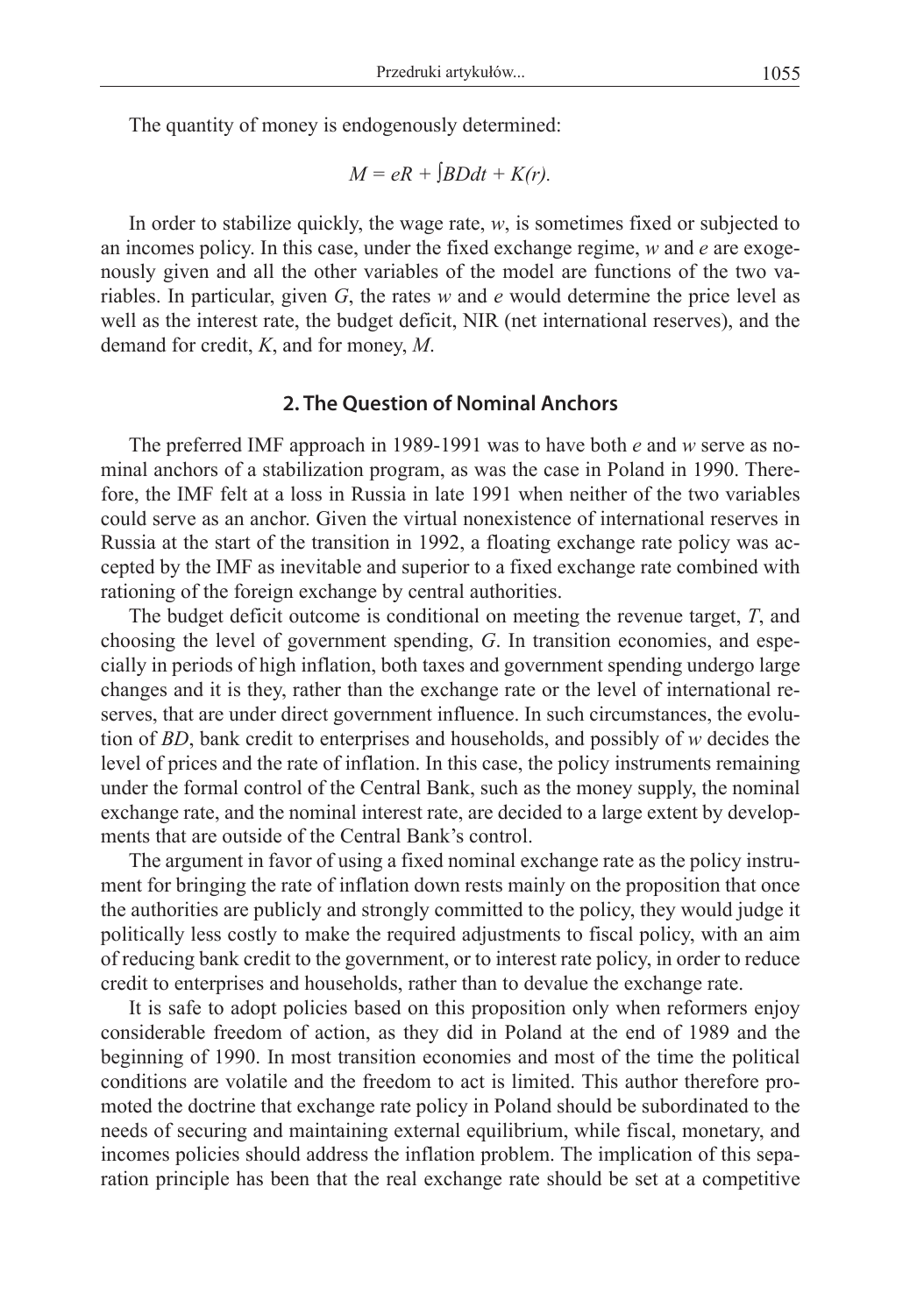level, though not excessively competitive, and should be stable. This has indeed been the policy in Poland since late 1991 (see also footnotes 5 and 9). The stability of the real exchange rate was achieved through the very transparent instrument of daily devaluations at a preannounced rate linked to anticipated inflation, with the exchange rate being corrected further when necessary by additional small and infrequent devaluations linked to past inflation. The policy has been adopted and maintained despite considerable and, given its primary responsibility for external equilibrium, somewhat unexpected misgivings by the IMF, which wished it to play a more active role in reducing inflation.

Portes (1994b) notes that, with respect to the exchange rate policy, "the trap was not early convertibility or fixed nominal exchange rates where these were implemented, but rather over-devaluation" (p. 1184). However, a large upfront devaluation in Poland and other countries brought about important benefits that Portes and other critics of the exchange rate policy actually adopted tend to overlook or undervalue: it protected domestic producers from excessive imports in the vital initial stage of transformation, and it stimulated exports at a time when domestic demand fell sharply and international reserves were low. A significant overdevaluation does have a major drawback in that it opens up a gap between world prices and domestic prices for tradeables. The consequence is that external competition can not help arrest a rapid increase in domestic prices in the period following devaluation, despite the fact that the nominal exchange rate remains constant (Williamson, 1991; Gomulka, 1993). For the exchange rate to be a truly effective nominal anchor, the magnitude of its undervaluation should not be excessive. If it is, there is either no solid anchor in place or that role is played by the money supply. In Poland, the money supply was a solid anchor only in the first quarter of 1990, while the exchange rate played the role of anchoring the price structure strongly only in early 1991. From that perspective, the upfront devaluation in Poland was clearly excessive, and it was even more excessive in Czechoslovakia and the former Soviet Union. However, the anchoring role is, in the initial phase of transition, less important than the benefits of a low real exchange rate mentioned earlier (see also footnote 5).

Portes also states that "there was insufficient clarity regarding the exchange-rate regime." In fact, it was assumed already in the autumn of 1989, though not stated in official documents, that a form of crawl might have to, and probably would, follow the peg once the real exchange rate appreciated to an appropriate long-run level.

When the central authorities set the interest rate at a level too low to bring the market for credit into equilibrium, which is often the case in transition economies, credit to enterprises is subject to an administrative limit imposed by the central bank. In this case, this credit limit, in addition to direct or indirect central bank financing of the budget deficit, is the second main nominal variable influencing prices and is in this sense a sort of nominal anchor. This has been the case in Poland in 1990-1991 and Russia throughout 1992-1994, where, however, both anchors were highly flexible.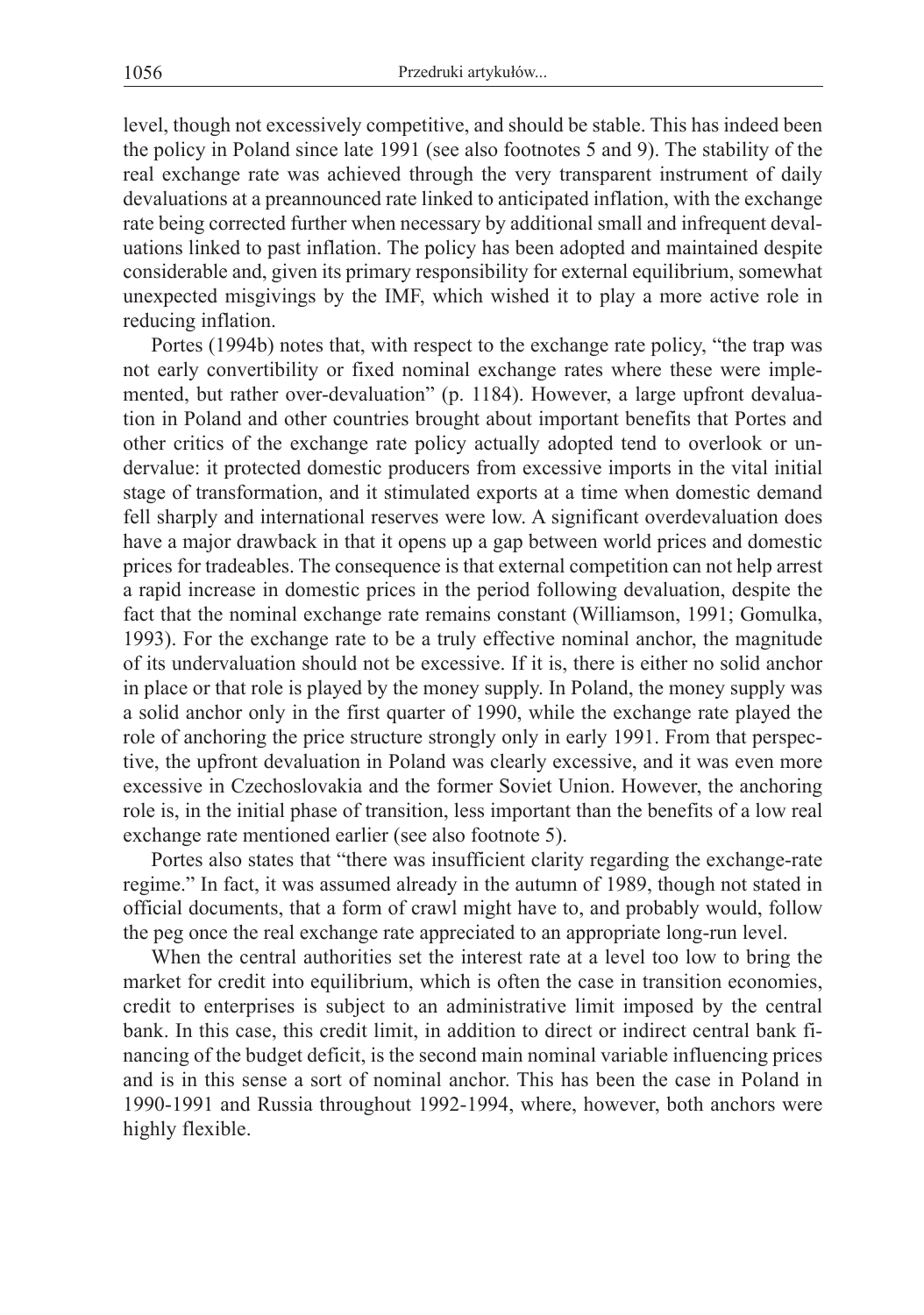## **3. Hazards in the Choice of Macroeconomic and Other Assumptions**

The starting point for a macroeconomic program designer is usually the price path, specified in terms of the monthly inflation rate, in the course of the period covered by the Fund-supported program. Achieving the targeted price path is typically a principal short-term policy aim of the program. If it is a stabilization program, that price path would show a strong disinflation. Already at this stage of program design, the problem is to estimate correctly the unavoidable cost-push impact on prices of intended policy actions. This impact is largest at the start of transition and, as I discussed earlier, this is also the time when the choice of disinflation path represents the greatest hazard.

The second major step in designing a program involves the use of the Fisher equation to determine the quarterly changes in the quantity of money that are consistent with the targeted price path, Eq. (5) above. At this stage, assumptions have to be made about the level of real GDP and the velocity of money circulation. Again, in a period of systemic transformation, the risk is that the assumptions adopted are seriously wrong, as in Poland in 1990 and 1991 and in Russia in 1992.

The third step is to divide the available money increase between credit to the government, credit to the nonfinancial sector of the economy, and a change in the NIR, Eq. (6). The money increase thus represents a budget constraint. In order to decide on the uses of new money, it is essential to know the size of the budget deficit that would have occurred under the existing legislation, the likely net inflow of foreign capital, and the size of the so-called directed credit to economic units. During systemic transformation, major revenue and expenditure reforms take place, the level of economic activity changes rapidly, and fiscal discipline is difficult to maintain. Assumptions underlying the government budget are consequently often wrong by wide margins, as in Poland in 1990-1991 and in Russia in 1992-1994.

The fourth step is the consideration of detailed policy measures that appear to be needed to bridge the gaps between the targets implied by the three-way division made at the third stage of the permissible money increase and the likely outcomes in the absence of such measures. By the nature of things, these measures are focused on public finances.

To achieve consistency, the analytical framework cannot be a linear sequence of steps as outlined above but must be of a general equilibrium type. In particular, the original assumption concerning the targeted inflation path may be altered in view of the necessary policy measures implied by the analysis at stage four, and this may lead to the next round of program design.

# **4. The Inherent Tension between Strict Quantitative Criteria and Loose Quantitative Analysis**

The choice of performance criteria by the B WIs reflects the strongly macro-economic and short-term orientation of the IMF and the microeconomic and mediumterm orientation of the World Bank. The IMF criteria are typically few, quantitative,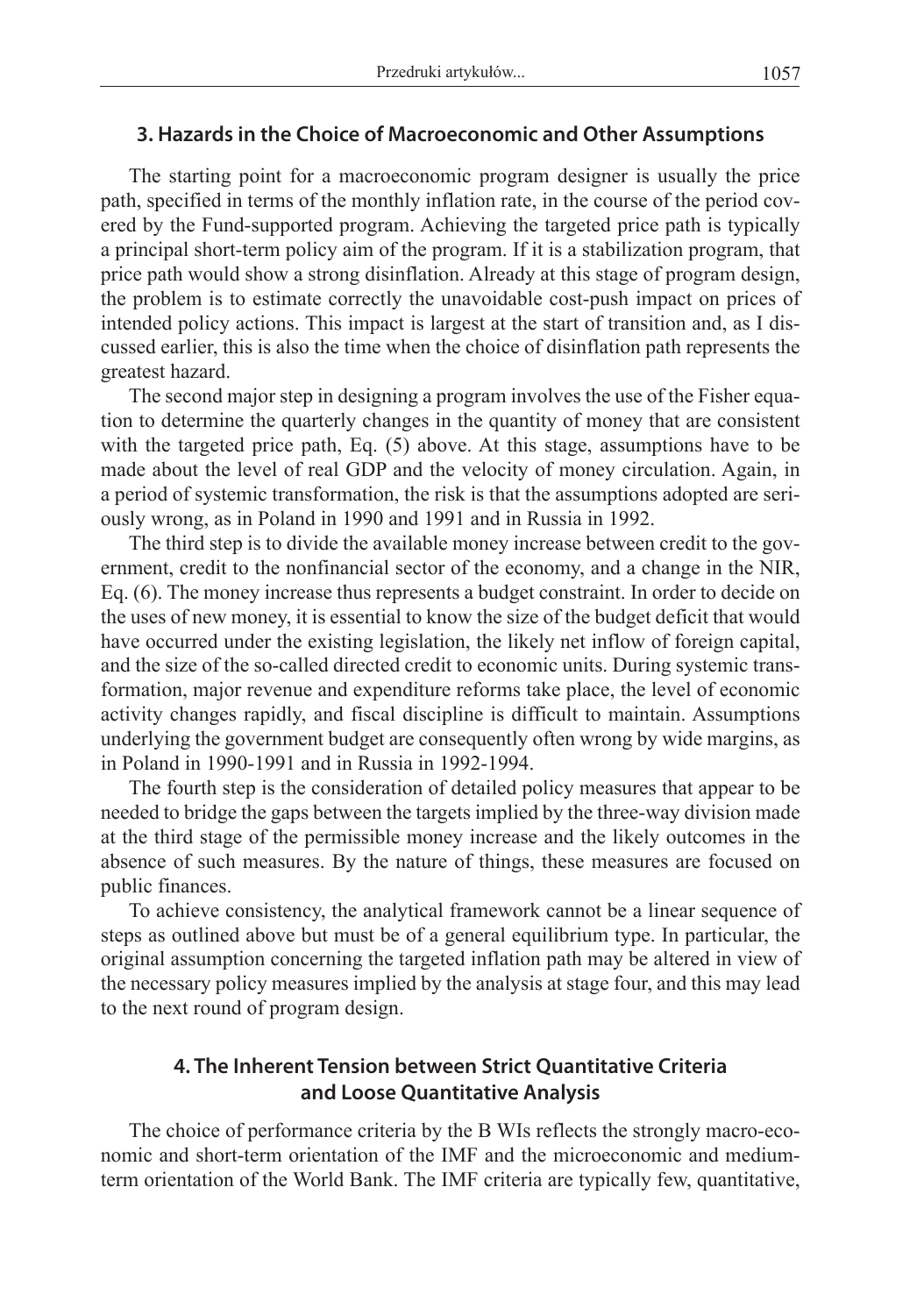and quarterly. The interesting feature of these programs is that the inflation rate is a policy objective rather than a binding target. This is in recognition of the fact that policymakers do not control inflation directly, and their indirect control is imprecise (IMF, 1986, p. 16). The key criteria are as follows:

(a) the upper limit for the cumulative change in net credit of the banking system to the general government;

(b) the upper limit for the cumulative deficit of the general government;

(c) the upper limit for the cumulative change in the net domestic assets of the banking system; and

(d) the lower limit for the cumulative change in NIR in convertible currencies of the banking system.

There may also be a limit for changes in average wages or wage funds in the socialized sector, and a limit on the contracting or guaranteeing of new external debt.

These criteria are not different in conception from those of the standard IMF program; they are, in fact, the same. This underscores my earlier point that, despite substantial interest in, and intensive policy discussions about, systemic transformation reforms, the inflation rate and the external position, and not these reforms as such, remain effectively the central focus of IMF programs for transition economies. The only significant concession for transition concerns the quality of programs as reflected in the reduced tightness of criteria. Of the three types of programs, the Extended Fund Facility, the Stand-By Agreement, and the Systemic Transformation Facility, the first is the most demanding and the last is the least demanding. Fund programs for economies in transition are usually of the latter two categories. The credibility of the IMF requires that it treats the agreed quantitative targets seriously. While waivers may be granted, the programs are usually suspended if limits are breached by significant margins.

## **III. Major Errors in Assumptions and Policies**

Part IV of the paper discusses actual programs and their outcomes. However, it will be useful to collect and discuss briefly in this section the major errors in assumptions and policies. It will be evident that these errors are related mainly to the exceptional complexity of the transformation process, the influence that difficult to predict political developments have on economic policies, the presence of large uncertainties, and the limited experience of the program designers at the start of the process. In these circumstances the forecasting errors were virtually inevitable and these in turn influenced policies. Some errors (4, 7, and 9 listed below), however, were in policy design and implementation. Despite those errors, the Polish stand-by program for 1990 was successful on its own terms, but errors contributed to the failure of the Fund-supported program for Poland in 1991 and for Russia in 1992/93. The third Polish program, for 1993, was almost error-free and exceptionally successful. An important difference between Poland and Russia was that Polish programs were negotiated by authorities with the political will to implement them. Most programs for Russia, especially in the years 1992-1993, were proposed and accepted by the Russian authorities without adequate commitment to implement them.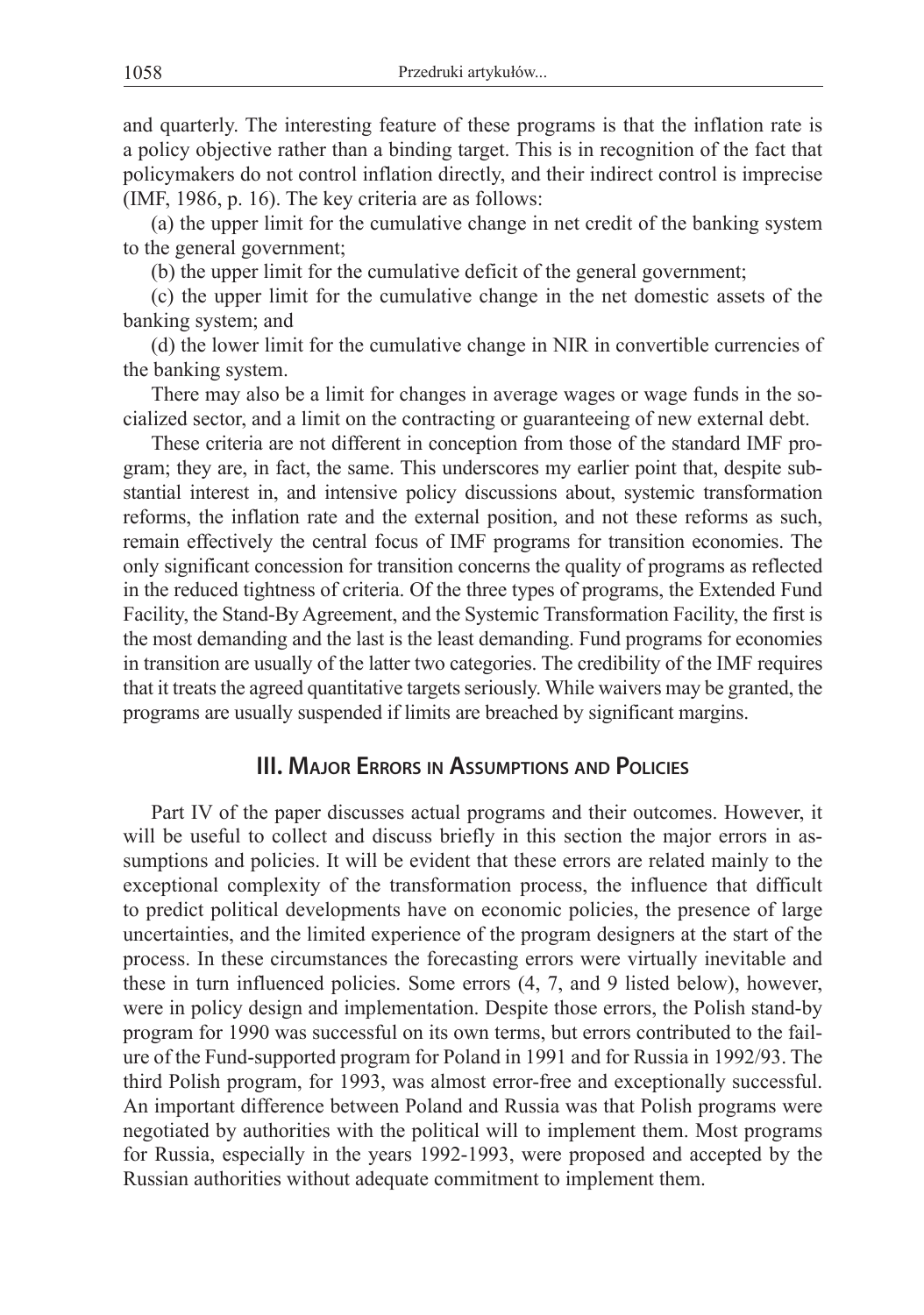*Poland*

*Error 1*. Assumptions concerning GDP growth:

 $-3.5\%$  in 1990 against the actual  $-11.4\%$ , and

 $+3.5\%$  in 1991 against the actual  $-7.4\%$ .

The so-called actual numbers above are, in fact, the official estimates of measured changes in GDP. The actual GDP declines were significantly lower than officially stated (Zienkowski, 1992). Nevertheless, these forecasting errors were probably large, especially for 1991, when the size of the collapse of the CMEA and the impact of that collapse and of the dollarization of trade on the former CMEA area were grossly underestimated. In the program for 1990, little attention was given to the other two phenomena that deepen the fall of output: the destocking of inventories and high savings of households. While these assumptions on GDP growth were made by the Polish Finance Ministry, they were accepted by the IMF.

*Error 2.* The assumptions concerning corrective inflation in the consumer price index, following price corrections and price liberalization, compared to the average prices of December 1989: 45% against the actual 79.6% in January 1990, and 75% in Ql, 1990 against the actual 133%.

The IMF team produced estimates, dated December 5, 1989, that predicted the following monthly inflation rates: 42.6% in January, 16.6% in February, and 4.9% in March, 1990. This prediction formed the basis for the choice of the disinflation path in the course of 1990 and the choice of the exchange rate in the Polish stabilization program for 1990. In view of the fact that both choices were very important and both have subsequently attracted strong criticism, it may be useful to give more details of the underlying analysis. The estimates of the IMF team were based on the following assumptions:

The Ql, 1990 price effect of excess liquidity was to be 20%, the excess being absorbed by coal and other energy price increases, 12% in January, 5.4% in February, and 1.7% in March.

The coal price increase would be 500% and the gas increase 200% in January; these were approximately the actual increases.

The January wage increase would be equal to inflation minus the impact of exchange rate adjustment. Wage levels would remain fixed in February-April and then would be indexed on inflation of the same month with the 70% coefficient from May. This assumption was approximately correct, except for January, when the wage increase was much lower (see footnote 9).

The new exchange rate would be 9706 zloty to the dollar, the result of adding up the December unification level of 5888, export incentives due to be removed, 430, the effect of January inflation, 2505, and a 10% safety margin of 882 zloty. The actual rate chosen was 9500.

The wage increase was assumed to be 26.5% in January, but its contribution to inflation would be only 4.3%, and then 2.1% in February and 0.7% in March.

The cumulative Ql, 1990 price impact of devaluation was thought to be 24%, 14.4% in January, 6.3% in February, and 2% in March.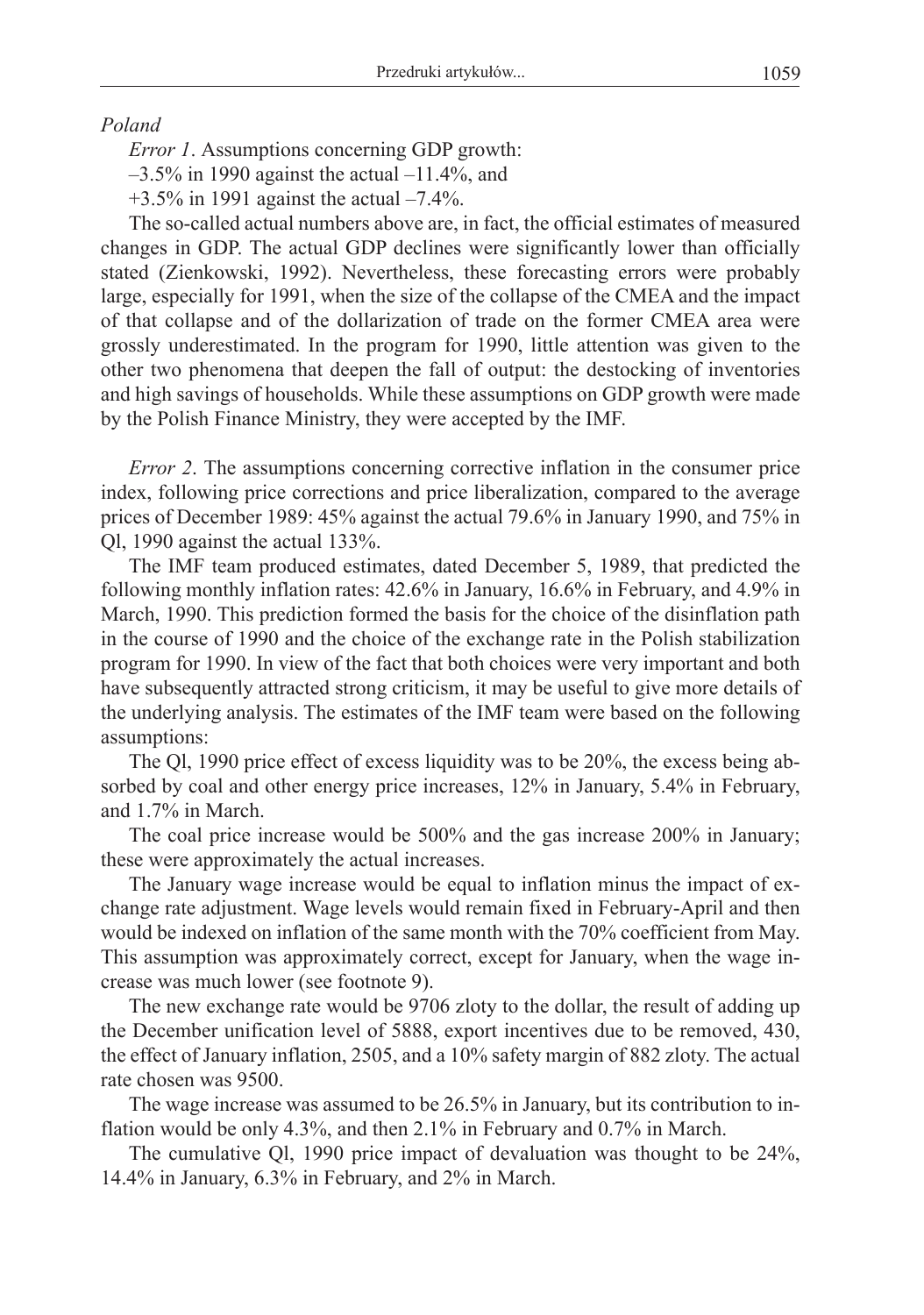At the request of the Polish authorities, I discussed these projections with the IMF's team on December 6, 1989. My notes show that I proposed corrections, including the price impact of wage increases that were three times higher, energy price increases that were twice as high, no impact of the stock excess demand, which I assumed to be already nonexistent, but an impact of the flow excess demand of  $10\%$ in January, which implied the following inflation rates: 70% in January, 30% in February, and 10% in March. The actual rates were 79% in January, 24% in February, and 4.7% in March. My projection for Ql, 1990, was therefore close to the actual outcome, 143% against the actual 133%. The actual wage increases were lower than assumed by both sides in these discussions, while neither side took full account of the cost-push impact of sharp increases in interest rates and depreciation rates or the December 1989 devaluations. It is quite clear that both sets of estimates were little more than educated guesses, but the IMF showed a strong tendency to come up with low estimates for corrective inflation.

The much lower IMF-projected inflation rates were seen by the Polish side as probably unrealistic, but they were accepted nevertheless as a built-in safety margin of the program. The point was that some expenditures of the government budget and money supply targets of the Central Bank would have to be increased if the projected inflation rate were also increased. The actual fiscal and monetary policies were consequently, in the first half of 1990, much tighter than in the program, and so helped to increase exports and achieve the targeted disinflation path, though probably at some cost in the form of reduced output (IMF, 1990b; Gomulka, 199lb).<sup>1</sup>

<sup>&</sup>lt;sup>1</sup> On December 7, 1989, the IMF team produced the so-called Alternative 2 projection, in which the impact of price liberalization, including energy price rises, was increased from 20% to 40% in Ql, 1990. The impact of wage rises was also increased somewhat, hi this scenario, prices would rise 53% in January, 21% in February, and 6.6% in March, giving a total increase, in Ql, of 97% and an exchange rate of 10,385 zl to the US\$. That alternative was eventually dropped as too pessimistic. The Polish program was later often criticized for adopting an excessive devaluation of the zloty. The Polish Ministry of Finance, on the strong advice of the Ministry for External Trade and with the support of the Central Bank, assumed initially that the new exchange rate would be 10,500 zl. and that it would be fixed until April 1990 and then progressively increased to 14,500 zl. by the end of 1990. In a note to Leszek Balcerowicz, dated December 4, 1989, Michael Bruno, at that time Governor of the Bank of Israel on a visit to Poland, suggested that there may be no need to devalue, or there may be a need for only a small correction, at the launching of the stabilization program. The suggestion would imply a rate of about 6500-7000 zloty per US dollar. The note influenced the correction of the Polish original intention and the choice of 9500 zl as the rate, which happened to be also the IMF's original suggestion: their Alternative 1. Bruno's suggested rate would probably have been sustainable for much of 1990, and may possibly have been a superior choice, although the actual choice was in my view justified by the urgent need to increase international reserves and to provide a safety margin for the program. In December 1989 about 2/3 of broadly defined money was in the form of dollar deposits and the macroeconomic credibility of the authorities was poor. In these circumstances dollar reserves and the safety margin were far more important considerations than the inflationary or even recessionary impact of a potentially excessive devaluation; the latter was stressed much, but without evidence or estimates, by several critics of the chosen exchange rate (Kolodko, 1992; Lutkowski, 1994; Portes, 1994b; and Rosati, 1994). For further discussion, see Sections 11,2 and IV,1.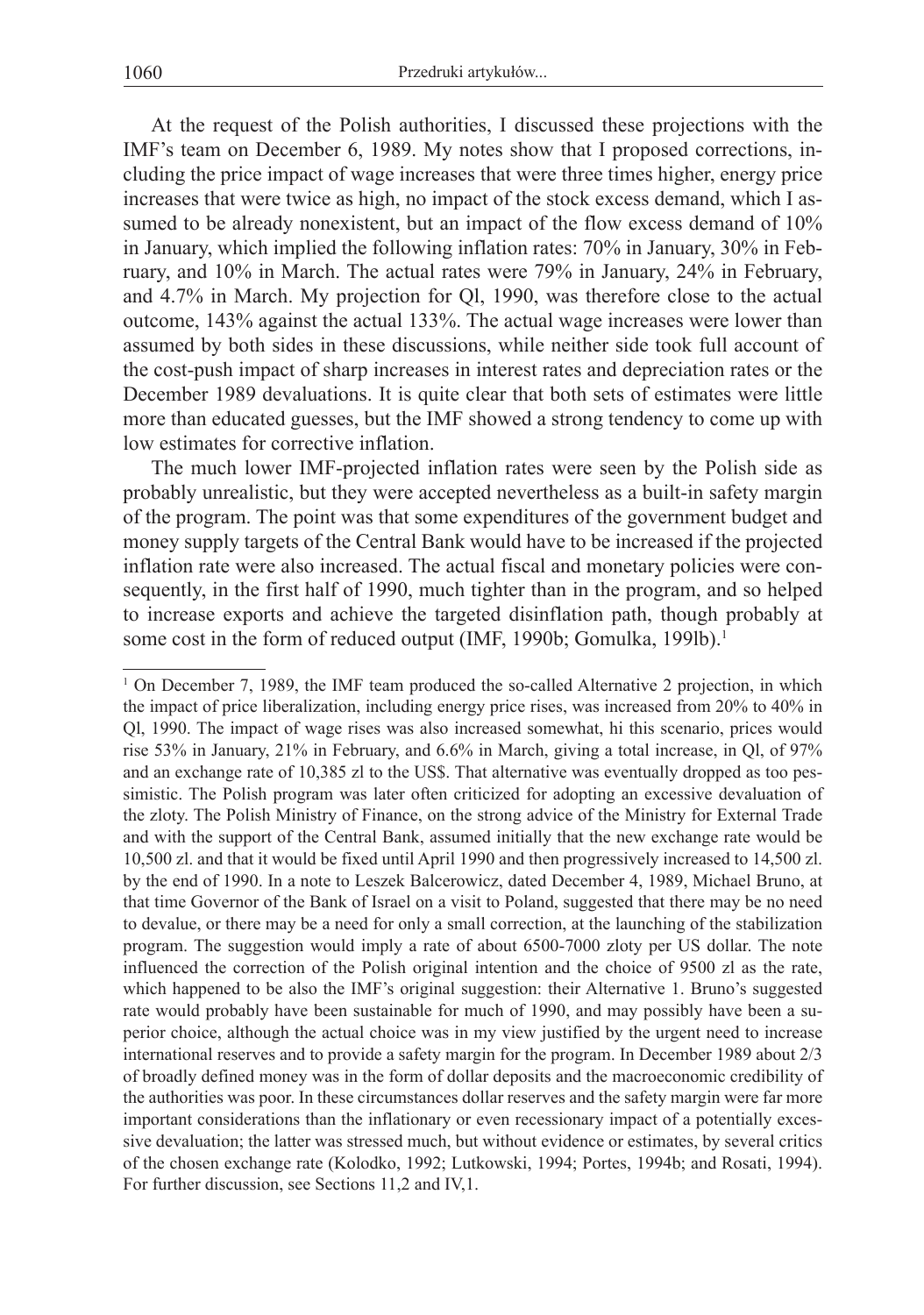*Error 3*. The misinterpretation of the reasons for large taxable statistical profits in 1989 and 1990, the consequent large underestimation of holding gains during that period, and a large overestimation of taxable profits in 1991.

These matters are discussed best in Schaffer (1993). The presence of holding gains was known in principle, but the absence of good data on inventories prevented the Polish/IMF program designers from coming up with a credible estimate of any gains or their impact on profits and budget revenue. In the absence of such estimates, a popular hypothesis in 1990, later abandoned, was that very high profit margins and sharper-than-assumed output falls reflected the monopolized market structure.<sup>1</sup>

*Error 4.* The reforms of the pension system in 1990-1991 which led to an explosion of social transfers in 1991-1994.

It was overlooked that a backward-looking indexation rule, linking current changes in transfers to past changes in wages, would result in a sharp increase in the ratio of benefits to wages with the progress of stabilization. Also, the criteria for early retirement and disability pensions are too liberal, and this resulted in a sharp increase in the number of pensioners (Gomulka, 1993; Barbone, 1994).

Errors 3 and 4 were large enough to set the stage for the fiscal crisis in 1991-1992, the collapse of the EFF programme in the middle of 1991, and severe fiscal problems in 1992-1994.

*Error 5.* The targets for state-driven privatization were initially excessively optimistic.

However, an explosive growth of the original private sector has largely neutralized the negative impact of that particular error on the assumed growth of the private sector (Rostowski, 1993; Gomułka and Jasiński, 1994).

*Error 6.* The Extended Fund Facility (EFF) program for 1991-1993 assumed a hugely optimistic growth rate of 15% per year for the level of investment activity.

In 1990 the perception was that the recovery in output would be led by investment and net exports (Gomulka, 1990; Republic of Poland, 1991). It was overlooked that after large falls in output and real incomes, recovery is likely to be consumption led. The Polish government programs for each year of the period 1991-1993 continued to call for a redistribution of expenditure from private consumption to investment and net exports, but the actual developments had each year moved in the opposite direction. This changed only in 1994, when the classical model of recovery and growth began to apply.

<sup>1</sup> This view was particularly popular at the IMF as well as among the domestic critics of the government program. According to Camdessus (1991), "The decision to free prices (at a stage in the reform process when large state enterprises had not yet been either privatised or split up into competitive units) may have allowed some state enterprises to exercise the monopoly power they already had." This statement is probably correct but Camdessus goes on to claim that "[t]his may explain why prices rose more than expected in 1990, despite tight monetary policy," which appears to regard the monopolized market structure as the principal reason for the error.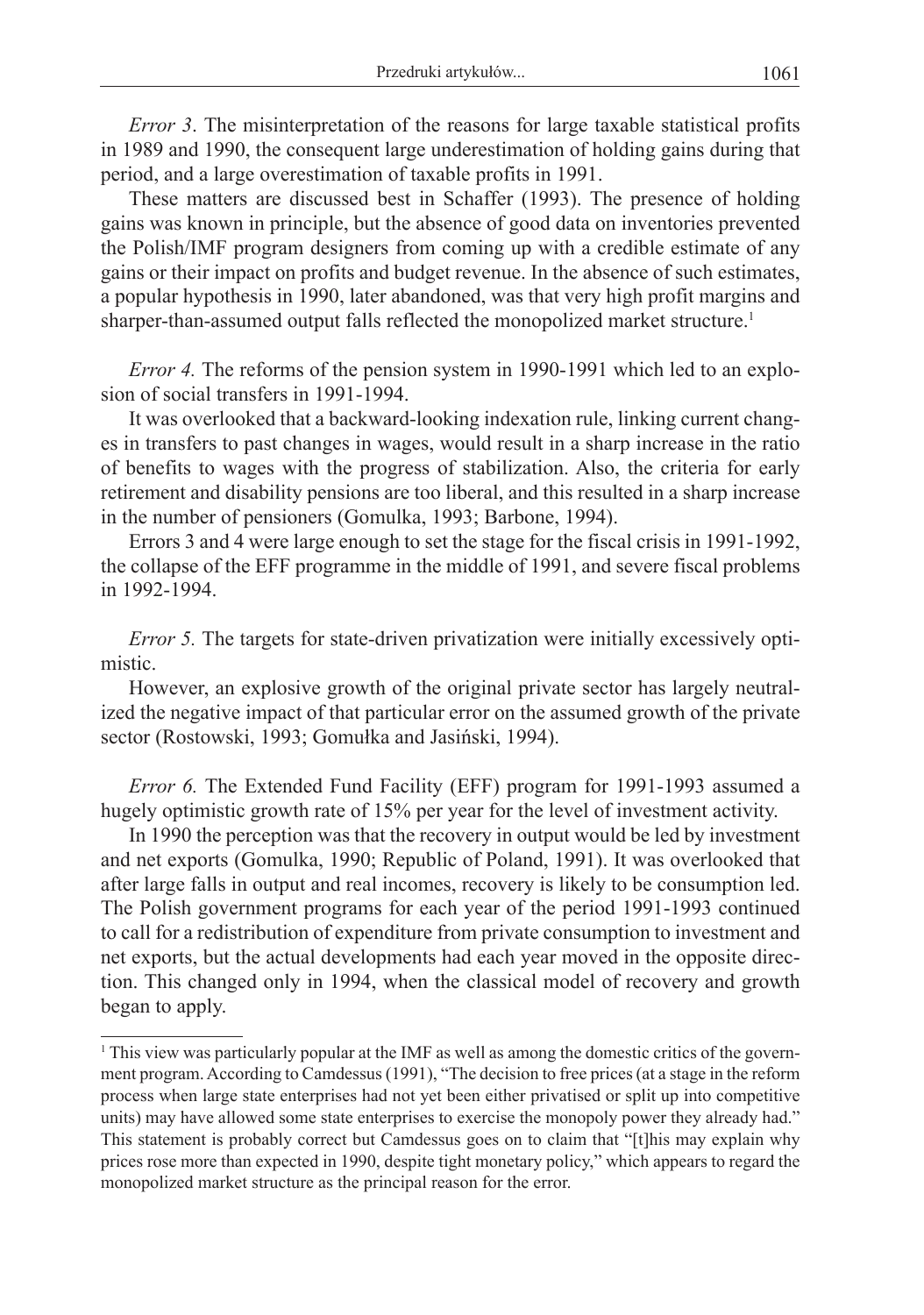*Errors 7 & 8.* The exchange rate was kept fixed for several months longer than needed and import tariffs were increased in August 1991, instead of at the beginning of 1991 as initially planned.

These two policies may not have been errors in the long term since they promoted competition and structural changes. Nevertheless, in 1991, they must have accentuated the fall in output and contributed to the budget deficit.

## *Russia*

Most errors in Russia were in implementation rather than in design. The Russian IMF team from late 1991 on included several experienced members of the earlier Polish IMF teams, but the IMF's impact on policy implementation in Russia, especially in the years 1992-1993, was clearly less substantial than in Poland. This changed in late 1993 and in 1994.

*Error 1*. An initial error of the Gaidar Plan was again a vast underestimation of corrective inflation in January, 1992, which was assumed to be 100% against the actual 245%.

The assumption was influenced by the advice of the IMF team, which itself was influenced by the analysis of Mario Blejer (1991, p. 5). The analysis appeared to be careful, with many caveats, but it concluded that "the initial rise in the price level needed to restore *stock* balance to the money market should not exceed 70-75 percent." The IMF team suggested that the increase would be 50%. An internal estimate by the Russian Economics Ministry, based on unit cost analysis, was of an increase of about 200%. This appeared vastly excessive and was rejected in a written directive to the Budget Group of the Finance Ministry by Gaidar himself. The error was not fatal by any means, but it was large enough to undermine significantly the credibility of the first Gaidar budget for Ql, 1992.

*Error 2*. The IMF's initial support for a common currency and a monetary union spanning most of the FSU was a policy mistake that betrayed a technocratic bias and political naivete or insensitivity.

The proposal was intended to limit the inflation rate by providing "a set of rules for a coordinated monetary policy" (Hernandez-Cata, 1994). An additional outcome of the proposal, if adopted, would have been a lower trade shock and a lower fall in output. However, the proposal could not be accepted by Russia without its central bank controlling fully the credit expansion by the non-Russian members of the ruble zone, and such control would be at variance with the aspirations for independence of most of those members (Odling-Smee, 1992). The prolonged existence of the ruble zone did probably limit the trade shock, but it also contributed to the budgetary problems of Russia<sup>1</sup>

<sup>&</sup>lt;sup>1</sup> On July 1, 1992 Russia discontinued the automatic extension of CBR credit to other central banks of the FSU. This accelerated the introduction of separate currencies. The CBR's withdrawal of the pre-1993 ruble notes in July 1993 and the elimination of subsidies from the Russian Government to other republics in the second half of 1993 led to the end of the ruble area.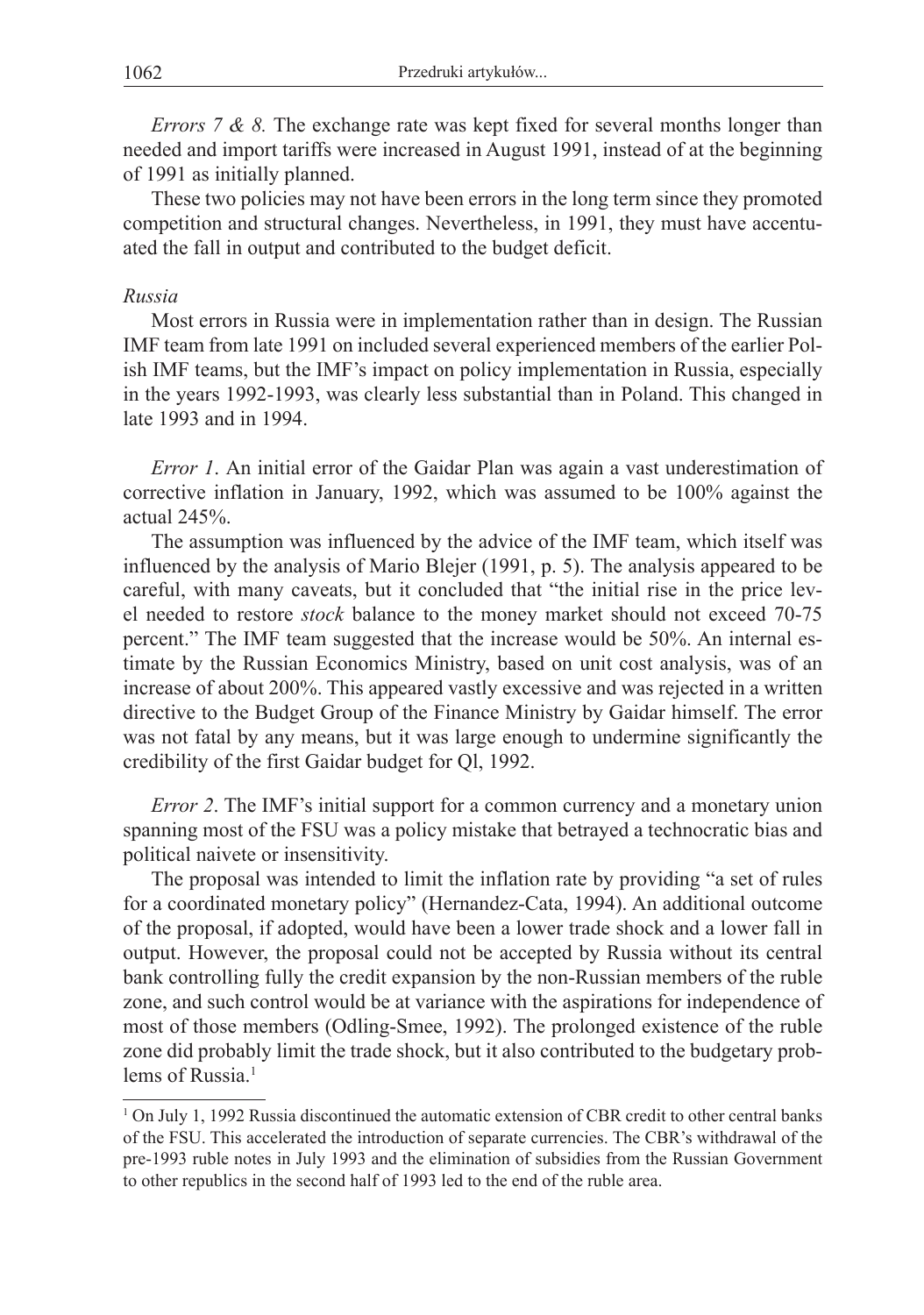*Error 3.* As mentioned earlier, strong emphasis by the IMF, bordering on singleminded concern, was placed initially on inflation and macroeconomic policies, while little recognition in the terms of the formal performance criteria, as opposed to policy interest, was given to key transformation-related reforms in liberalization, institutional change, and privatization.

Even the major improvement in the external position of the country was not recognized early enough or properly. The IMF's 1993 Systemic Transformation Facility of US\$4 billion was a financial innovation intended essentially to redress the imbalance.<sup>1</sup>

## **IV. Programs and Outcomes**

This section discusses briefly six IMF-supported programs, four for Poland and two for Russia, in order to identify their distinct features and purposes.

## **1. The Polish Stand-By Program for 1990: A Conditional Success?**

This program, which was extremely important for both Poland and the IMF, had a number of unusual features (Republic of Poland, 1989). They were directly linked to the launching of a radical reform in crisis circumstances and the absence of any similar experiences for policy designers. The main paradoxical feature of the program was that many of its important assumptions and policy aims were missed by wide margins, yet all of its six performance criteria were comfortably met during most of 1990, allowing Poland to draw three tranches of the total support granted out of the four available. Compared to the initial assumptions, the output fall was much larger, yet the fiscal out-turn of the general government, including extrabudgetary funds, was much better, resulting in a 3.1% GDP surplus instead of 0.6% GDP deficit; the surplus was particularly large and clearly excessive, about 8% of GDP, in the first half of 1990. The exchange rate had held throughout the period yet consumer prices increased by 250% rather than the assumed 94%, and despite the large appreciation of the zloty, the trade surplus was much higher than assumed (Table 3). All these developments have good ex post explanations but were wholly surprising for the program designers, both Polish and IMF. Another surprise was that two major concerns of the designers proved to be misplaced. These were the rules for indexing the wage norm in the first six months of the program, particularly in the first month, and whether a public and binding commitment could be made by the Polish authorities to defend the exchange rate at a fixed level for a specific period of time, e.g., 3, 6, or a full 12 months.<sup>2</sup> For the IMF, a satisfactory agreement about these two matters was seen

<sup>1</sup> Supporting the G-7 proposal for an exceptional program of assistance to Russia, the World Bank has an Accelerated Program of lending which also amounts to US\$ 4 billion. The Bank's Rehabilitation Loan of US\$ 0.6 billion, approved in 1992, belongs in the same category.

<sup>&</sup>lt;sup>2</sup> Under the terms of the incomes policy operating in 1990, most enterprises paid a large penalty if the average wage or the total wage costs exceeded the enterprise-specific wage norm. The effectiveness of the policy in bringing inflation down depended crucially on the choice of the coefficient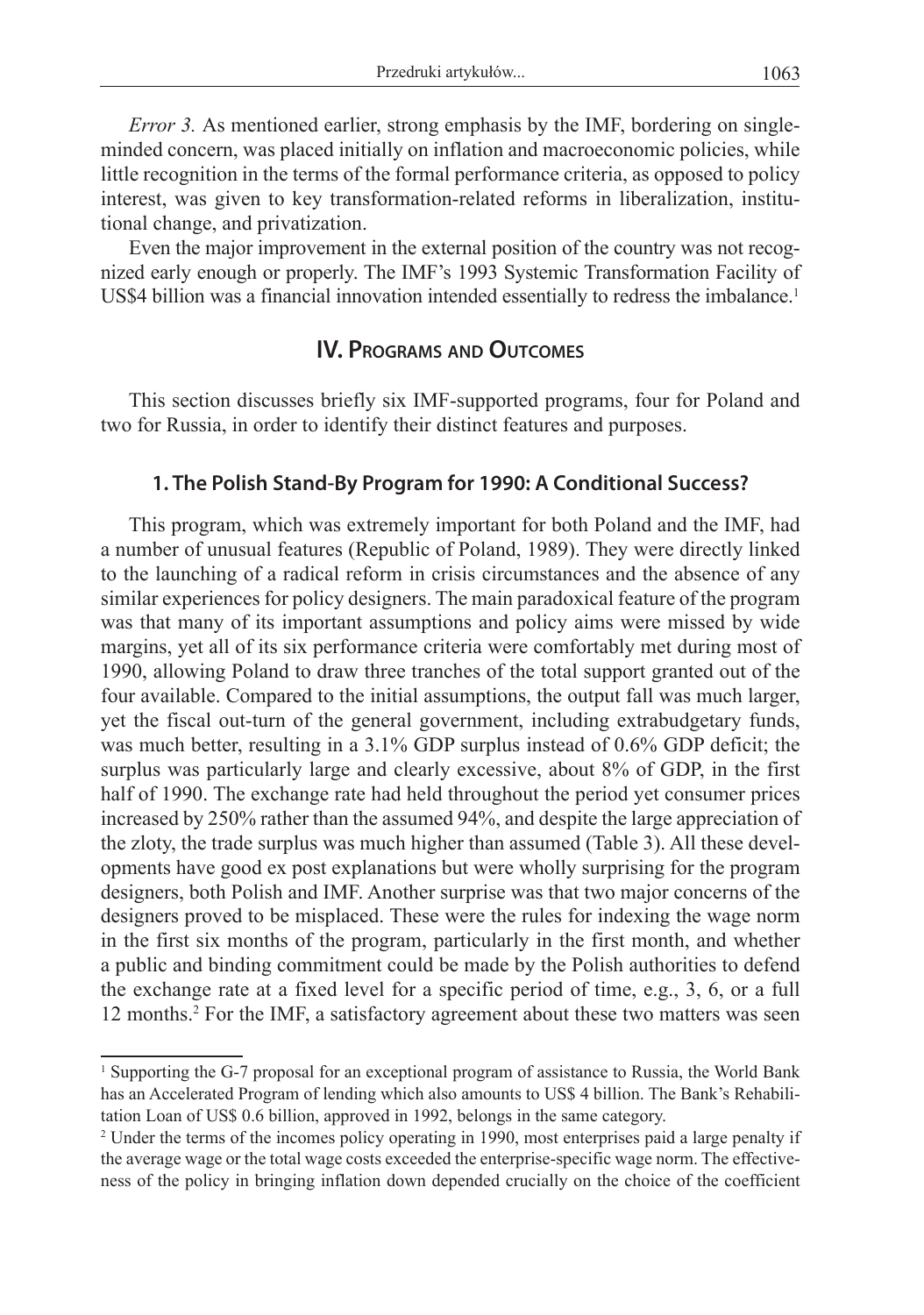as crucial for the success of the entire program. Discussions of these issues, especially the exchange rate policy, were therefore both intense and time consuming. In any event, the much tighter than planned actual fiscal and monetary policies, largely the automatic result of Errors 2 and 3, and a deeper than expected fall in output, rendered the two issues irrelevant for the critical first half of 1990.

In retrospect, given the novelty of the systemic circumstances and the initial crisis conditions, the program served its role of a clear and broadly consistent declaration of intentions remarkably well with respect to the transition policies. The built-in safeguards and errors of the program resulted in a stop-go sequence of policies that proved more pronounced than desirable, but this feature was secondary compared to the large achievements (IMF, 1991; Gomułka, 1991, 1992, 1993a; Rosati, 1993). Some critics of the actual policies conducted in 1990, notably Kołodko (1993), stress excessive overshooting in the first half of 1990. However, some overshooting should be an important feature of any good stabilization program. Poland's overshooting in the first few months of 1990 was probably excessive. This was recognized by the end of April 1990 when the reasons for a large overfulfillment of all the performance criteria for Ql, 1990, were discussed by Balcerowicz and his top advisers on the Polish side and the IMF. A correction of the policies was subsequently made for the second half of 1990.<sup>1</sup> Industrial output in the second half of 1990 was about 15% higher than in the first half, but part of the increase was due to seasonal factors. Pointing to the large welfare costs of the first Polish program therefore seems wrong, especially in

Although the setting up of a \$1 billion stabilization fund by the G-24 was proposed already in September 1989, both the Polish Government and the IMF were uncertain that it would actually be set up. It was set up only at the end of January 1990 from contributions by 10 countries. Nevertheless the IMF was insisting very strongly during the October-to-December 1989 negotiations that, in order to break the inflationary expectations of the population, the exchange rate should be fixed for a period of at least 3 and possibly up to 12 months, and a public commitment to defend the rate should be made by the Polish authorities. The Polish side argued that a mere public announcement by the government carries little weight in Poland, and that the fate of the exchange rate will be decided instead by the actual fiscal, monetary, and incomes policies. Despite large uncertainties, the intended policies seemed strong enough and the initial devaluation seemed large enough for the Polish negotiators to accept, as a policy aim, the preservation of the fixed exchange rate for (at least) the first three months.

<sup>1</sup> The pressure for correction came mainly from within the Government and the Central Bank. Among top advisers, only this author argued for a controlled relaxation. In the event, relaxation proved stronger than desirable, partly because of the impact of the presidential election in December 1990 on wages. This forced the authorities to tighten monetary policy sharply at the end of 1990 and the beginning of 1991, which in turn may have accentuated somewhat the recessionary impact of the CMEA collapse in the first half of 1991. The IMF was not consulted about these policy changes.

linking changes of wage norms to inflation. The lower the coefficient, the lower would be the scope for compensating workers for past inflation, and therefore also a faster rate of disinflation. Two broad options were considered by the government. The initial option assumed the coefficient to be close to 1 in the first month of the stabilization program and 0.7 thereafter. The subsequently preferred option assumed the coefficient to be close to 0.5 in the first month (0.3 was in fact chosen) and 0.2 in the next three months, followed by 0.6 thereafter. The IMF was prepared to accept at most 0.5 for the first few months of the program. The Polish second proposal was therefore wholly acceptable to them and became part of the program.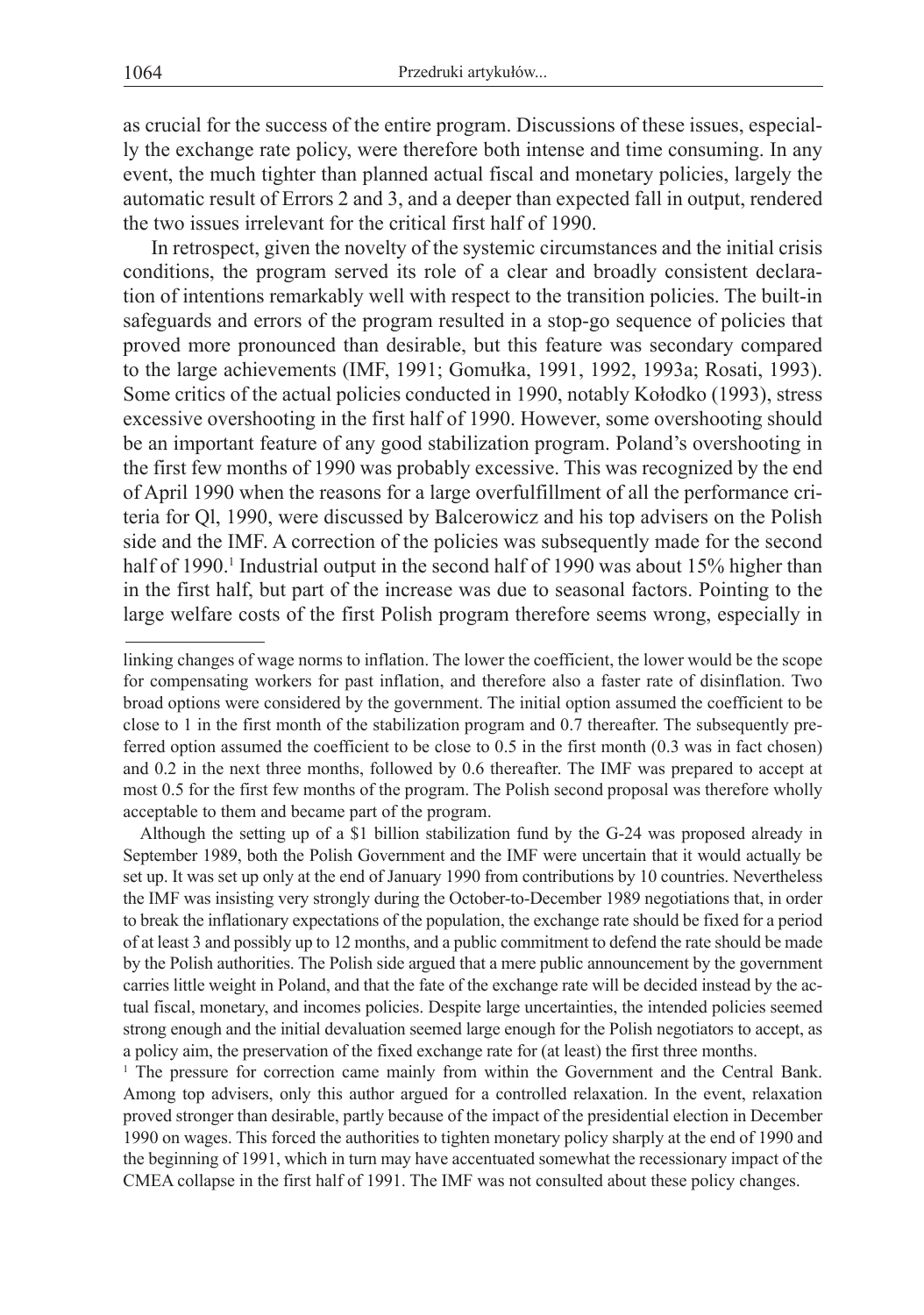view of the still larger output falls that occurred in the postcommunist countries that adopted a much more gradual approach in their macroeconomic policies, including Hungary and most of the FSU.

# **2. The Polish EFF Program for 1991—1993: A Failure That Served a Purpose?**

This three-year program was meant to be a successful follow-up of the first standby (Republic of Poland, 1991). However, the Errors 2, 3, and 4 discussed in Part I, Section 3 led to its suspension only a few months after approval on April 18,  $1991<sup>1</sup>$ 

Table 3. Poland: selected economic indicators, 1988-94 (percentage change unless otherwise indicated) a

|                                            | 1988           | 1989   | 1990    | 1991   | 1992   | 1993   | 1994    |
|--------------------------------------------|----------------|--------|---------|--------|--------|--------|---------|
| Domestic indicators (in real terms)        |                |        |         |        |        |        |         |
| Gross domestic product (SNA basis)         | 4.1            | 0.2    | $-11.6$ | $-7.6$ | 2.6    | 3.8    | 5.0     |
| Consumption (SNA basis)                    | 2.6            | 6.1    | $-11.7$ | 3.3    | 3.5    | 4.6    | 3.1     |
| Gross fixed investment                     | 6.1            | $-2.1$ | $-10.6$ | $-4.5$ | 2.8    | 2.9    | 6.0     |
| Consumer prices (period average)           | 60.2           | 251.1  | 585.8   | 70.3   | 43.0   | 35.3   | 32.2    |
| Consumer prices (12 months increase)       | 72.9           | 639.7  | 249.3   | 60.4   | 44.4   | 37.6   | 29.5    |
| Average monthly wages (period average)     |                |        |         |        |        |        |         |
| nominal                                    | 81.9           | 291.8  | 398.0   | 70.6   | 39.2   | 33.6   | 36.3    |
| Fiscal indicators (in percent of GDP)      |                |        |         |        |        |        |         |
| State Budget revenue                       | 35.6           | 30.8   | 33.3    | 25.7   | 27.0   | 29.6   | 29.7    |
| State budget expenditure <sup>b</sup>      | 37.0           | 36.9   | 32.7    | 32.7   | 33.9   | 32.9   | 32.4    |
| State budget balance <sup>b</sup>          | $-1.4$         | $-6.1$ | 0.7     | $-7.0$ | $-6.9$ | $-3.4$ | $-2.7$  |
| General government balance <sup>b</sup>    | $\overline{a}$ | $-7.4$ | 3.1     | $-6.5$ | $-6.7$ | $-2.9$ | $-2.5$  |
| Monetary indicators (end of period)        |                |        |         |        |        |        |         |
| Net domestic assets <sup>c</sup>           | 127.3          | 192.3  | 38.4    | 142.0  | 35.6   | 21.7   | 22.5    |
| Money and quasi-money                      | 133.0          | 236.0  | 121.9   | 47.4   | 57.5   | 36.0   | 37.6    |
| External indicators in convertible         |                |        |         |        |        |        |         |
| currencies (in terms of U.S. dollars)      |                |        |         |        |        |        |         |
| Exports <sup>d,e</sup>                     | 17.6           | 4.5    | 43.4    | 17.5   | 9.7    | $-2.9$ | 25.0    |
| Imports <sup>d,e</sup>                     | 23.1           | 16.3   | 17.9    | 46.9   | 6.1    | 17.7   | 11.0    |
| <b>Trade balance</b>                       |                |        |         |        |        |        |         |
| In billions of dollars                     | 0.9            | 0.2    | 2.2     | 0.1    | 0.5    | $-2.3$ | $-0.8'$ |
| In percentage of GDPf                      | 1.4            | 0.4    | 3.6     | 0.1    | 0.6    | $-2.7$ | $-0.9$  |
| Current account                            |                |        |         |        |        |        |         |
| In billions of dollars                     | $-0.6$         | $-1.8$ | 0.7     | $-2.2$ | $-0.3$ | $-2.3$ | $-0.9$  |
| In percent of DGP                          | $-0.8$         | $-2.7$ | 1.1     | $-2.9$ | $-0.3$ | $-2.7$ | $-1.0$  |
| External debt (end of period) <sup>9</sup> |                |        |         |        |        |        |         |
| In billions of US dollars                  | 39.1           | 40.2   | 48.9    | 48.3   | 47.6   | 48.7   | 46.2    |
| Ratio to exports of goods and nonfactor    |                |        |         |        |        |        |         |
| services in convertible currencies         |                | 4.8    | 4.0     | 3.3    | 3.1    | 3.2    | 2.4     |
| External debt services ratio <sup>h</sup>  |                |        |         |        |        |        |         |
| Due                                        | 85.0           | 61.6   | 56.3    | 71.5   | 20.0   | 21.5   | 14.0    |
| Paid                                       | 20.0           | 16.0   | 6.9     | 6.6    | 9.9    | 11.2   |         |

*Sources:* Central Statistical Office, *Rocznik Statystyczny*, data provided by the authorities, and Fund **estimates** 

b On a commitment basis, except external interest, which is on a cash basis.

a In the five main areas of the socialized sector through 1990; thereafter in the six main areas of the economy.

<sup>1</sup> Poland had already breached the criteria for June 1991. The negotiations of new criteria for the second half of 1991 and 1992 were not successful. However, the financial assistance by the World Bank was not halted. Moreover, Poland did not need the IMF's money during those two years. The IMF's tough stand in 1991 enhanced its credibility and helped to negotiate and implement sensible policies for 1993.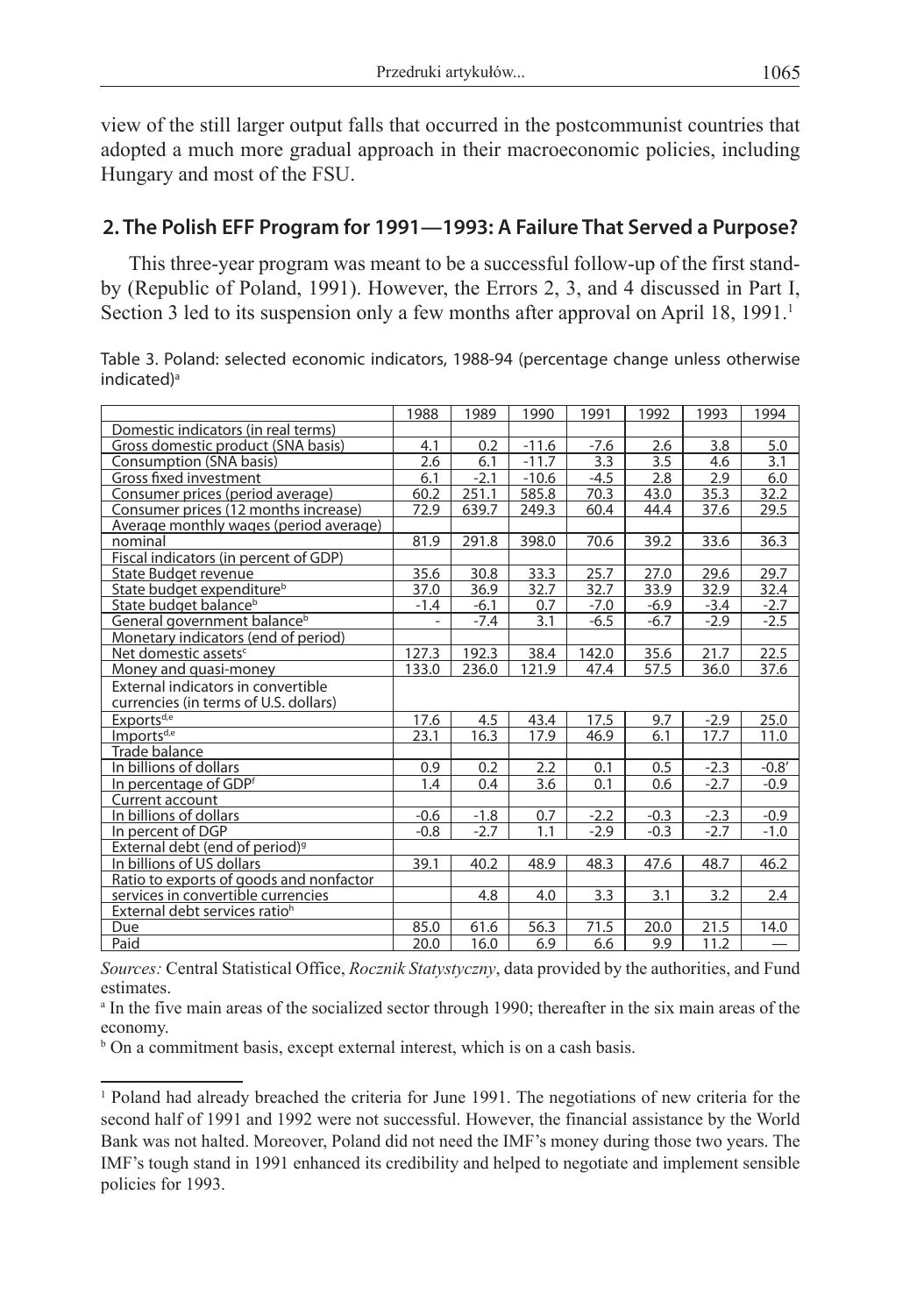c In relation to broad money at the end of the previous year.

d Balance of payment basis.

e Including transactions with former CMEA area for 1991 and 1992.

f Gross domestic product in zloty terms is converted into US dollars at the commercial exchange rate.

g Including arrears in the Fund.

h In percent of exports of goods and nonfactor services in convertible currencies, including the Fund.

i If unrecorded trade is included, the trade balance in 1994 was probably positive.

In early 1991, the flaws in the program were already apparent, but there was no time to renegotiate it because, on March 18, 1991, the Paris Club offered Poland an immediate 30% debt reduction, conditional only on its having a Fund-supported economic program. The condition was met on April 18, 1991, and the reduction was granted on April 19, 1991. The EFF therefore served an important purpose.

## **3. The Polish Stand-By for 1993: A Model of Success?**

Errors 2, 3, and 4 mentioned above led not only to the suspension of the EFF program, they also produced a threat to the progress of stabilization in the form of a large budget deficit. Despite corrective measures, the deficit of the general government reached 6% of GDP in 1991 and 7% in 1992 (Table 4). The deficits were financed to a large extent by monetary expansion and, by 1992, became the main source of inflation. In the meantime, the Paris Club accepted that Poland would qualify for a further 20% reduction of the official debt if it ran a successful Fund-supported program in 1993. Reaching an implementable agreement with the Fund therefore became essential. This was made easier by the more flexible position displayed by the IMF in 1992. Influenced probably by the course of events in Hungary and elsewhere in eastern and central Europe, the IMF increased its tolerance level for the budget deficit and the inflation rate. Moreover, to ease the deficit problem, the organization offered to support the Polish case for an import surcharge. However, a package of strong fiscal measures, amounting to about 5% of GDP of new tax revenues and expenditure cuts, was proposed by Polish authorities, not the IMF. The package reflected the outcome of an internal policy debate within the government and the country about the potential net costs and risks associated with a large budget deficit.<sup>1</sup> To increase the chance of success, the program for 1993 was based on conservative fiscal assumptions (Republic of Poland, 1992). Its success was also aided by an economic recovery that was stronger than assumed. In any event, all performance criteria were met comfortably and in a manner that should help the progress of recovery and stabilization in the postprogram years.

<sup>&</sup>lt;sup>1</sup> A first draft of the package was written by this author in August 1992. The package was then, with some modifications, adopted by the Board of the Finance Ministry and incorporated into the Budget for 1993. It was approved by the Government in December 1992 and by the Parliament in February 1993. The critical role in pushing the package through was played by Jerzy Osiatynski, the Finance Minister. For details of the package, consult Republic of Poland (1992) or Gomulka (1994a).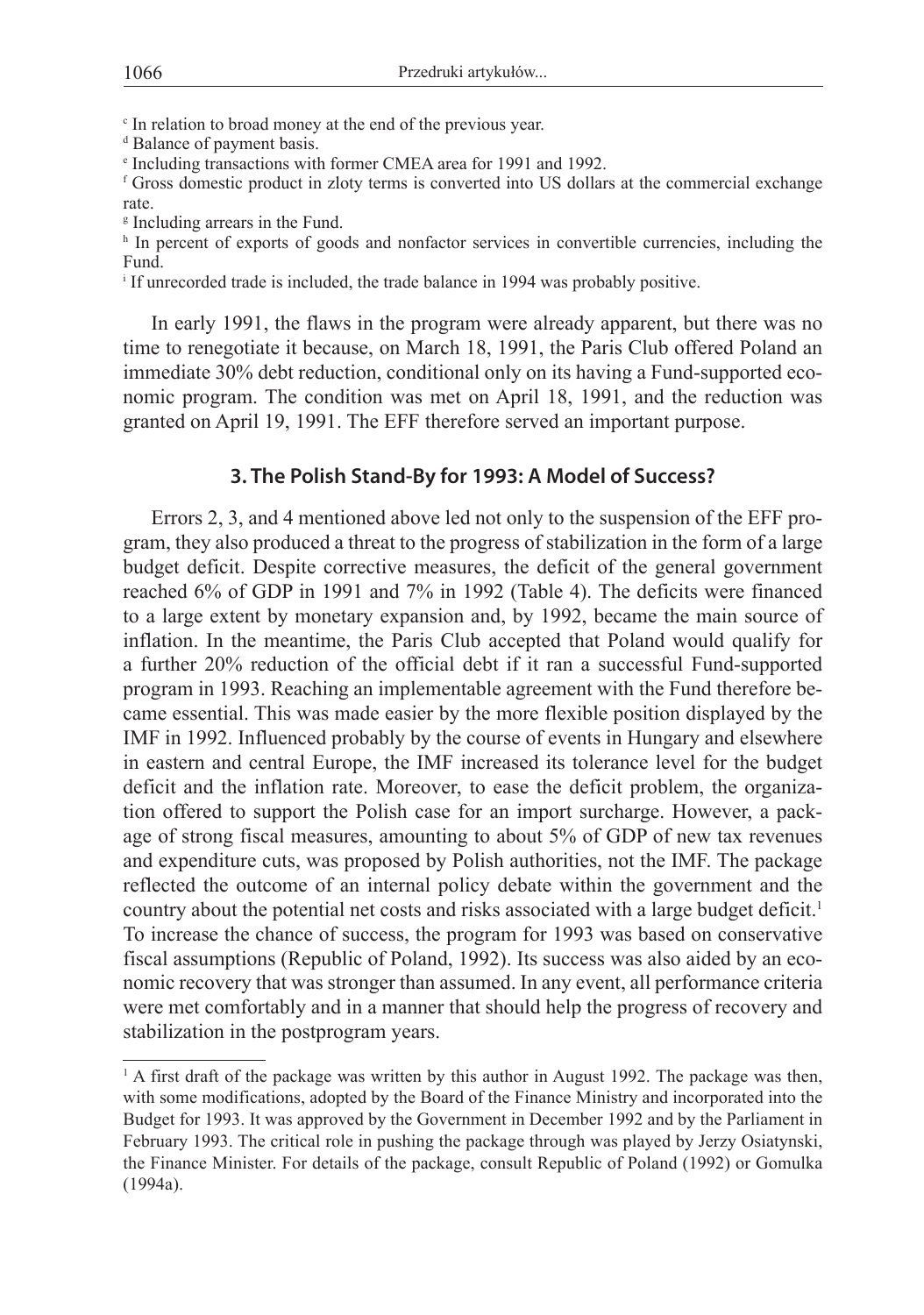|                                                   | 1989   | 1990   | 1991   | 1992   | 1993            | 1994                     | 1995              |
|---------------------------------------------------|--------|--------|--------|--------|-----------------|--------------------------|-------------------|
| Total revenue                                     | 41.4   | 43.0   | 42.3   | 43.8   | 47.6            | 46.5                     | 47.7              |
| Tax revenue                                       | 35.5   | 37.2   | 35.3   | 36.4   | 39.1            | 39.5                     | 39.4              |
| Personal income tax                               | 3.4    | 3.0    | 2.9    | 7.1    | 9.0             | 9.5                      | 9.7               |
| Social security contributions                     | 9.1    | 9.0    | 9.8    | 9.7    | 9.4             | 10.0                     | 9.8               |
| Profit tax                                        | 9.7    | 14.0   | 7.3    | 4.4    | 4.2             | 3.3                      | 3.1               |
| Popiwek                                           | 1.8    | 1.5    | 3.4    | 1.5    | 0.6             | 0.2                      |                   |
| Turnover, VAT, excises                            | 8.8    | 6.3    | 7.6    | 9.0    | 11.4            | 11.5                     | 13.0              |
| Import duties                                     |        | 0.6    | 2.1    | 2.3    | 2.8             | 2.3                      | 2.0               |
| Nontax revenue                                    |        |        |        |        |                 |                          |                   |
| Dividend                                          | 1.7    | 2.2    | 1.6    | 0.7    | 0.4             | 0.3                      | 0.5               |
| Central bank transfer                             |        |        | 0.8    | 0.9    | 0.9             | 1.1                      | 1.3               |
| Capital revenue                                   |        |        | 0.2    | 0.4    | 0.8             | 0.9                      | 1.2               |
| General government total expenditure <sup>b</sup> | 48.9   | 39.8   | 48.9   | 50.4   | 50.5            | 49.0                     | 50.7              |
| Current expenditure                               | 38.9   | 33.2   | 45.3   | 47.0   | 47.3            | 45.9                     | 47.7              |
| Subsidies to enterprises                          |        |        | 5.1    | 3.2    | 2.3             | 2.0                      | 1.8               |
| Transfers to households <sup>c</sup>              |        |        | 17.4   | 19.9   | 20.6            | 21.3                     | 22.4              |
| Interest payments                                 |        | 0.4    | 1.6    | 3.2    | 3.4             | 4.0                      | 5.3               |
| Other current expenditure <sup>d</sup>            |        |        | 21.3   | 20.6   | 21.0            | 18.5                     | 18.2              |
| Overall balance                                   | $-7.5$ | 3.1    | $-6.7$ | $-6.6$ | $-2.9$          | $-2.5$                   | $-3.1$            |
| Financing                                         | 5.4    | $-2.8$ | 6.7    | 6.6    | 2.9             | 2.5                      | 3.1               |
| Domestic                                          | 5.6    | $-2.7$ | 5.2    | 7.1    | 3.0             | 2.9                      | 3.4               |
| <b>Banking system</b>                             | 5.2    | $-2.8$ | 5.1    | 6.6    | 2.3             | 2.1                      | 2.8               |
| Nonbank                                           | $-0.4$ |        | 0.1    | 0.5    | 0.7             | 0.8                      | 0.7               |
| Foreign                                           | $-0.3$ | $-0.7$ | $-0.1$ | $-0.2$ | $-0.4$          | $-0.5$                   | $-0.4$            |
| Increase in arrears, net <sup>e</sup>             | 2.0    | $-0.3$ | 1.6    | $-0.6$ | 0.3             | 0.1                      |                   |
| Other                                             | 0.1    | 0.6    |        | 0.4    | $\qquad \qquad$ | $\overline{\phantom{0}}$ | $\qquad \qquad -$ |

Table 4. Poland: consolidated revenue and expenditure of the general governmentª (in % of GDP)

*Sources:* Polish authorities and Spring 1995 Fund staff estimates. Data for 1994 are preliminary, for 1995, from budget projection.

a Comprising the state budget, extrabudgetary operations, and local government operations.

<sup>b</sup> On a commitment basis except for external interest payments, which are on a cash basis.

c About three quarters of these transfers are pensions.

d Included in other current noninterest expenditures for 1989.

e Expenditure arrears to the bank and nonbank public that were not converted into treasury bills.

## **4. The Polish Stand-By for 1994-1995: A Macroeconomic Success but a Structural Failure?**

The fourth Polish/IMF agreement was for an 18-month program to run from July 1994 to December 1995 (Republic of Poland, 1994). It was also linked to a debt-reduction agreement, but this time with private banks represented by the London Club. To implement it, on 27 October, 1994, Poland needed \$1.9 billion, of which \$0.9 billion was provided by the IMF and \$0.4 billion by the World Bank.

The program itself was innovative in that it placed strong emphasis on several structural and systemic reforms. Two such reforms were considered particularly important: implementation of the long-delayed mass privatization program for 444 large enterprises and a politically sensitive change of the pension indexation rule, linking periodic adjustments to a consumer price index rather than to wage developments. Positive government decisions on both reforms were given the status of "specific benchmarks against which progress in implementing the stand-by arrangement would be assessed at the time of the first review" (Republic of Poland, 1994).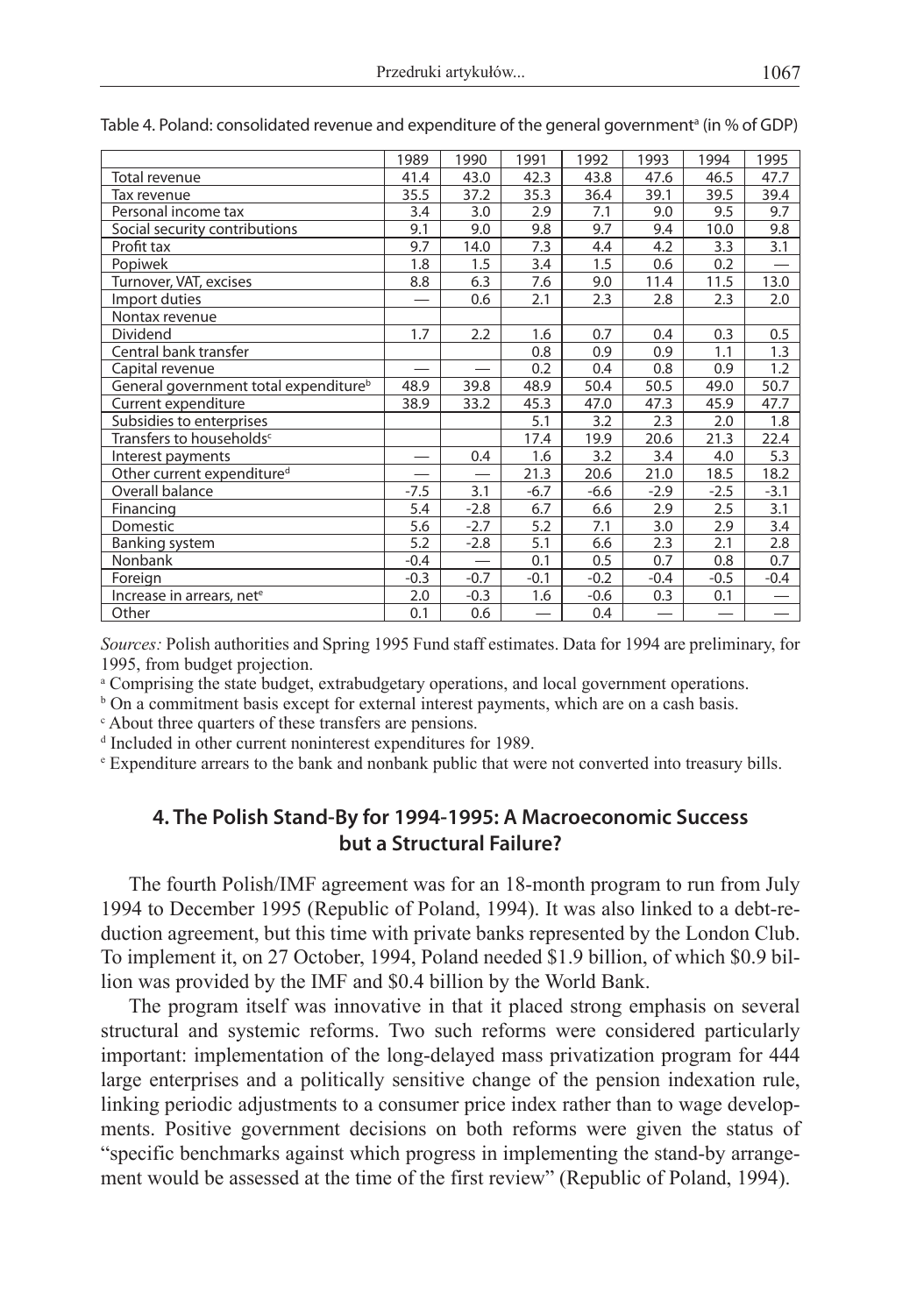Although the Polish Government accepted the arrangement, the implementation of the two politically sensitive reforms was held up in 1994. This put the credibility of both the Government's ' 'Strategy for Poland'' and the IMF's qualitative conditions to the test. The noncompliance with these conditions on time was overlooked, the IMF falling back once again on the usual five quantitative criteria, which were all met in 1994, and on public assurances by the government that the two reforms would eventually be implemented.

## **5. The Russian Experience: A Macroeconomic Failure but a Transformation Success?**

There has been much confusion about what kind of strategy Russia has followed and much discussion about policies that the country should follow— less shock and more therapy? or more shock and more therapy? Was the strategy excessively gradual? With respect to macroeconomic policies, why have they been so inflationary? Were they irrational?

From the perspective of a student of systemic transformation, there is much evidence in favor of the view that Russia in its own chaotic manner has followed a very radical reform, as documented in IMF (1994d). The main components of that reform have apparently been implemented. A fast liberalization of most prices, at least at the federal level, has permitted the replacement of central planning by market coordination. The liberalization of the foreign exchange market and internal convertibility of the ruble improved the mobility of resources and the quality of prices. A considerable foreign trade liberalization has led to large shifts in the geographical and product composition of trade. The size of the initially overblown defense sector has been much reduced. A large progress in privatization and other systemic, structural, and institutional changes have also taken place. A deep fall in industrial output, by some 50%, may be taken as indirect evidence of the substantial volume of painful reforms that have been implemented, although a longer and deeper recession than that experienced in Poland is also related to a much smaller private sector at the start of transition (Goldman, 1994). Moreover, the floating exchange rate policy led to an extremely deep real devaluation, and this in turn has produced a fairly strong improvement in the external position of the country.

Russia's reforms have been gradual, elusive, and controversial, mainly with respect to inflation (Hernandez-Cata, 1994). The country's inflation crisis has been due almost entirely to the monetization of large budget deficits and even larger subsidized credits to enterprises (Easterly and Cunha, 1993). In this respect, the sharp differences in public spending between Poland and Russia in 1992 are worth noting: much higher spending in Russia on defense, 6% versus 2%; producer and import subsidies, 10% versus 3.2%; subsidies to the former republics of the FSU, 5% versus 0%; but

<sup>1</sup> The mass privatization reform became politically sensitive once it assumed a leading role for foreign management groups. That role had been proposed already in 1990 (Frydman and Rapaczyński, 1990) and accepted by the Polish Parliament in 1993, subject to modifications. It was possible for the Prime Minister to delay the implementation of the reform on, effectively, national security grounds.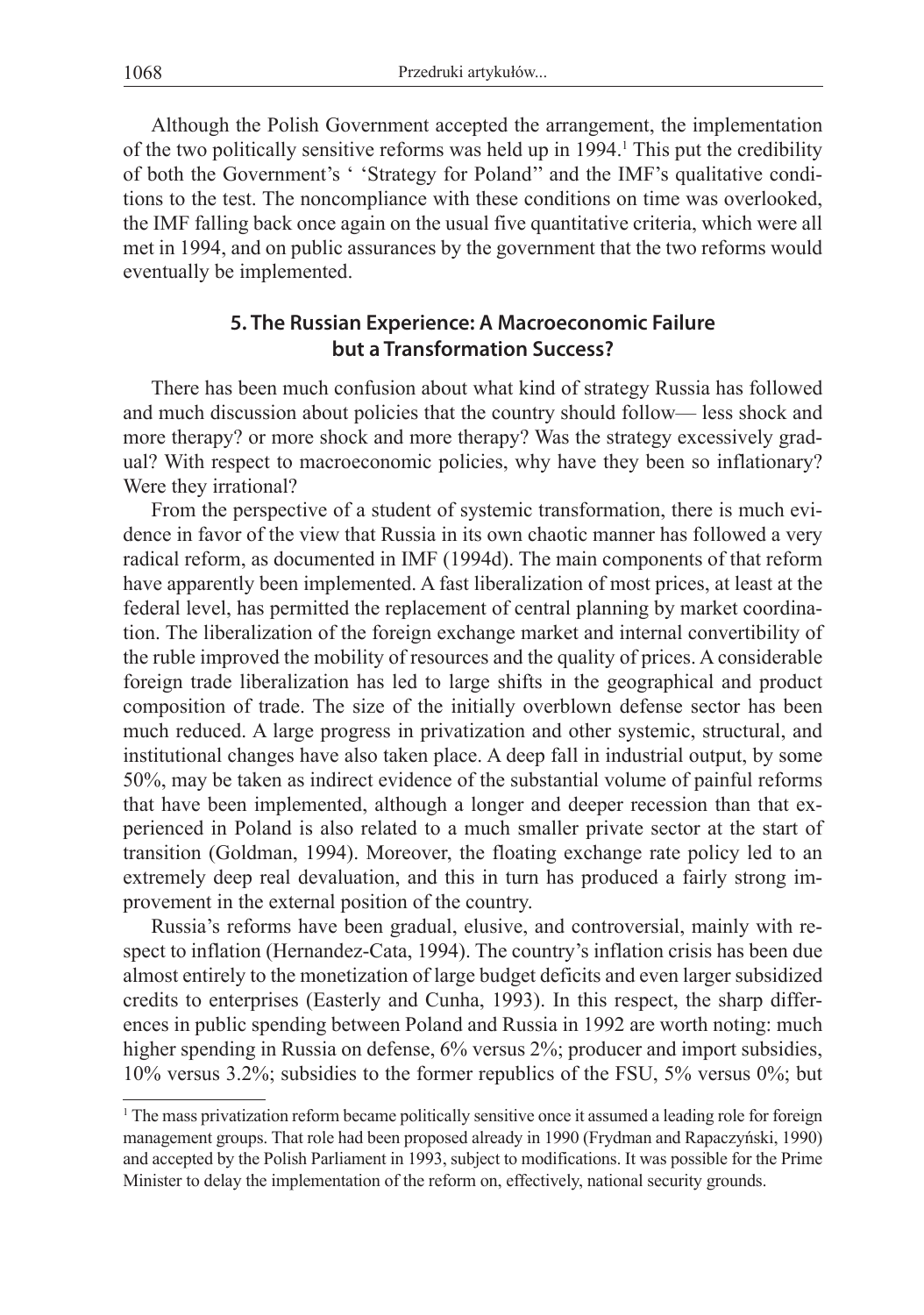much lower spending on social transfers, particularly pensions, 8% versus 20%.<sup>1</sup> The large subsidies to enterprises have also slowed down the pace of restructuring. It is clear that the authorities in Russia and most of the FSU have retained the main prereform concerns: production by enterprises, foreign policy, and defense, while Polish authorities have developed concerns, arguably excessive, about consumption by individuals, particularly pensioners.

The distinctive feature of the Gaidar stabilization plan was that neither the wage rate nor the exchange rate would serve as a nominal anchor.<sup>2</sup> This feature had already caused concern for the IMF by the end of 1991. However, a strict monetary policy probably could have controlled nominal wage increases. Real wages fell sharply in 1992, as required by the stabilization objectives. The problem was the failure of the government to eliminate the need for the domestic bank financing of the budget deficit of 6% of GDP in 1992 (IMF 1993, Table 5) and an excessive flow of much-subsidized credit to enterprises and former republics of the FSU by the authorities.

The first Fund-supported program for Russia, in June 1992, was of a standby type.<sup>3</sup> It expired on January 4 1993. During that period, the inflation rate was supposed to decline to below 5% a month. Instead, it increased from about 10% a month in the second quarter of 1992 to about 25% a month in the fourth quarter of 1992 and remained at that high level for much of 1993. In terms of this particular indicator of performance, so central for the IMF, the program was a failure.<sup>4</sup> The second program was of the STF type. It started in June 1993 and is still continuing. Again, the chief aim of the program in 1993, reducing the monthly rate of inflation to single-digit levels by the end of 1993, was not reached. However, in 1994, Russia is showing an unexpected determination to bring the rate of inflation down.

## **V. Foreign Assistance in a Broader Perspective**

In his address to the Group of Thirty at its Spring 1993 planning meeting in Vienna, Mr. Klaus, the Prime Minister of the Czech Republic, summarized his experiences as a reformer in the form of "Ten Commandments" for what he calls profound, fundamental, structural reforms. One of the Commandments asserts that the role of foreign aid in these reforms is marginal. This also happens to be my view with respect to most transition countries of the region. The reason is self-evident. Using purchasing power parities, per capita GDP in the FSU and central Europe was, just

<sup>1</sup> The estimates of subsidies and social transfers in Russia are highly imprecise but are hoped to indicate the orders of magnitude involved.

<sup>&</sup>lt;sup>2</sup> The original document which Gaidar presented to President Yeltsin in early November 1991, on the basis of which he was appointed to lead the Russian reform effort, had "stabilization plan" in its title. However, the body of the document was concerned mainly with liberalization, privatization, and institutional reforms, and not at all with detailed stabilization policies.

<sup>3</sup> Russia formally rejoined the BWIs in June 1992.

<sup>4</sup> Russia applied to G-24 for a \$6 billion stabilization fund in December 1991. The Fund was potentially available in the years 1991-94 but it was not activated because "the appropriate conditions were not in place" (IMF, 1994e p. 78).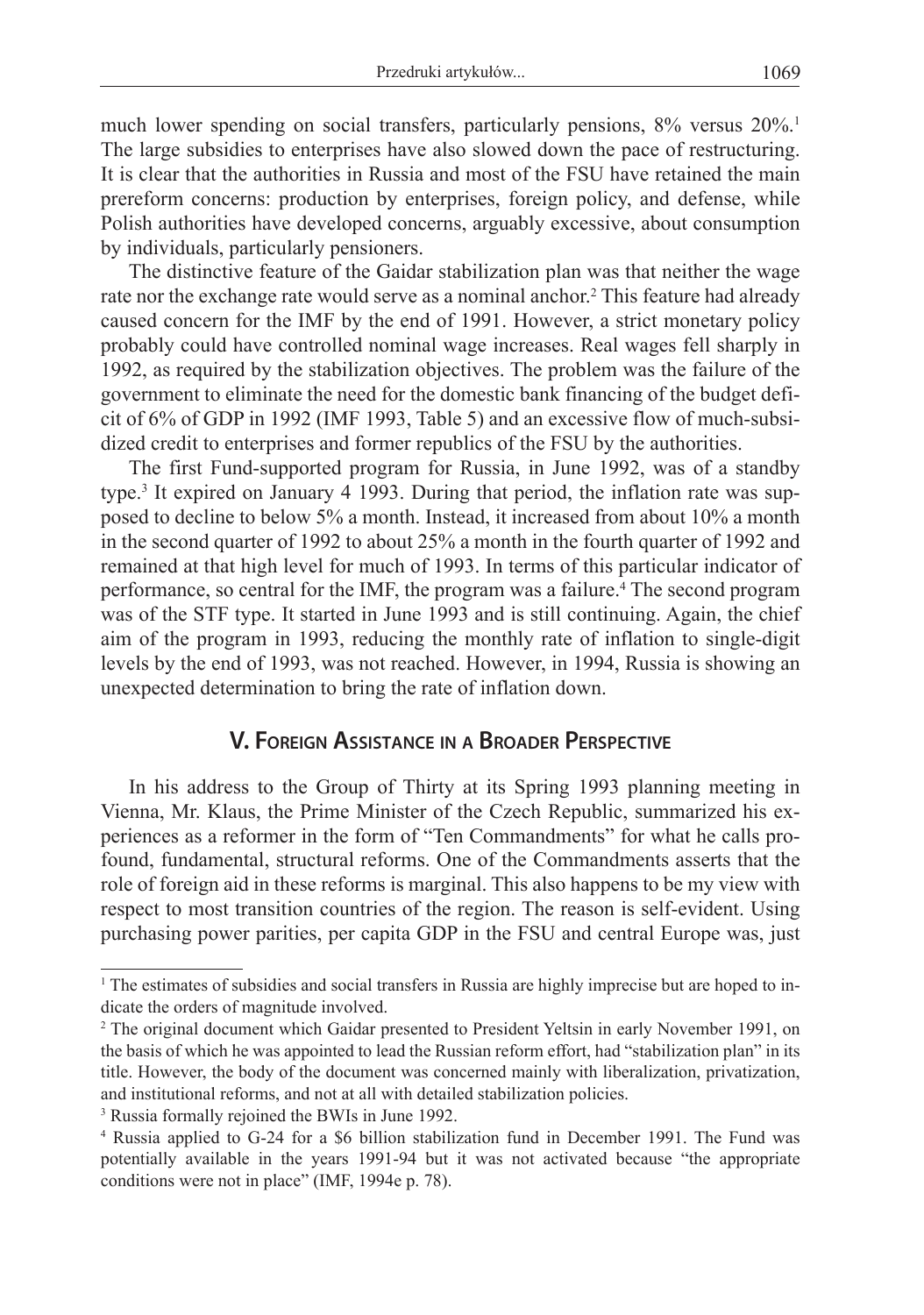before the reforms, some US\$5,000 and, therefore, the total GDP of all the transition countries was about 2000 billion US dollars. The average fall of measured GDP during the contraction phase of transition has been about 40% or \$800 billion in flow terms. Even if the actual fall was much smaller, say \$400 billion, the investment needed to restructure the region's capital stock so that at least the prereform level of GDP is regained must be several times the lost output, that is, some \$1000 billion. The combined resources of international financial institutions are clearly too small by comparison to make a sizeable contribution to such an investment effort. The resources can, in any case, be provided only on a commercial basis, rather than as development aid, and are therefore subject to strict conditions that transition economies cannot easily meet. In the initial period of transition, there is, in addition, a low capacity to use large foreign capital effectively.

The argument above flies against the widespread perception of the large role that foreign assistance does or should play.<sup>1</sup> That perception may be based in part on a fairly large actual role of the international financial institutions, particularly the IMF, in providing the expertise and policy guidance for economic stabilization and institutional development, and on confusion concerning the motivations guiding the cooperation between transition countries and multinational institutions. An extreme view could be held, and it has been expressed at times, that the West has been attempting to impose specific reforms and policies that reflect its own values and interests rather than the needs of the reforming countries. Consequently, vast Western assistance has been provided, or should be offered, to transition countries as an incentive, or indeed as a form of compensation, to encourage the countries to adopt the capitalist system and specific policies. One of the reasons for the reluctance of Western governments to offer sizeable foreign assistance to transition countries may have been the concern not to lend credence to such a view.

Some economists have based their arguments in favor of foreign assistance on the apparent bankruptcy of the state in transition countries, dangerous for international security, on a drastic downgrading of the size of transition economies, and on a correspondingly vast exaggeration of the potential economic impact of such assistance (Sachs, 1993, 1994; for a different view, see Dąbrowski, 1995). Extreme devaluations of local currencies have, for some periods, reduced wages in most transition economies to some 20 US dollars a month and the region's GDP to about \$200 billion. By this account, Russia's GDP in 1992 was a mere \$100 billion, or about the size of West German annual assistance to the former GDR. It would therefore appear possible to stabilize the Russian economy by providing a relatively small amount of external aid, some \$10 billion a year, to the government budget and the enterprise sector. However, such a stabilization plan would soon fail, as the inevitable rapid appreciation of the exchange rate, following stabilization, would reduce quickly the ruble value of the aid, opening up the budget deficit gap again.

<sup>1</sup> The IMF and the G-7 group were using quite effectively the method of ill-specified promises of substantial aid. The promises were costless for the western taxpayers but often served to help local reformers in persuading the governments and the parliaments concerned to adopt reforms.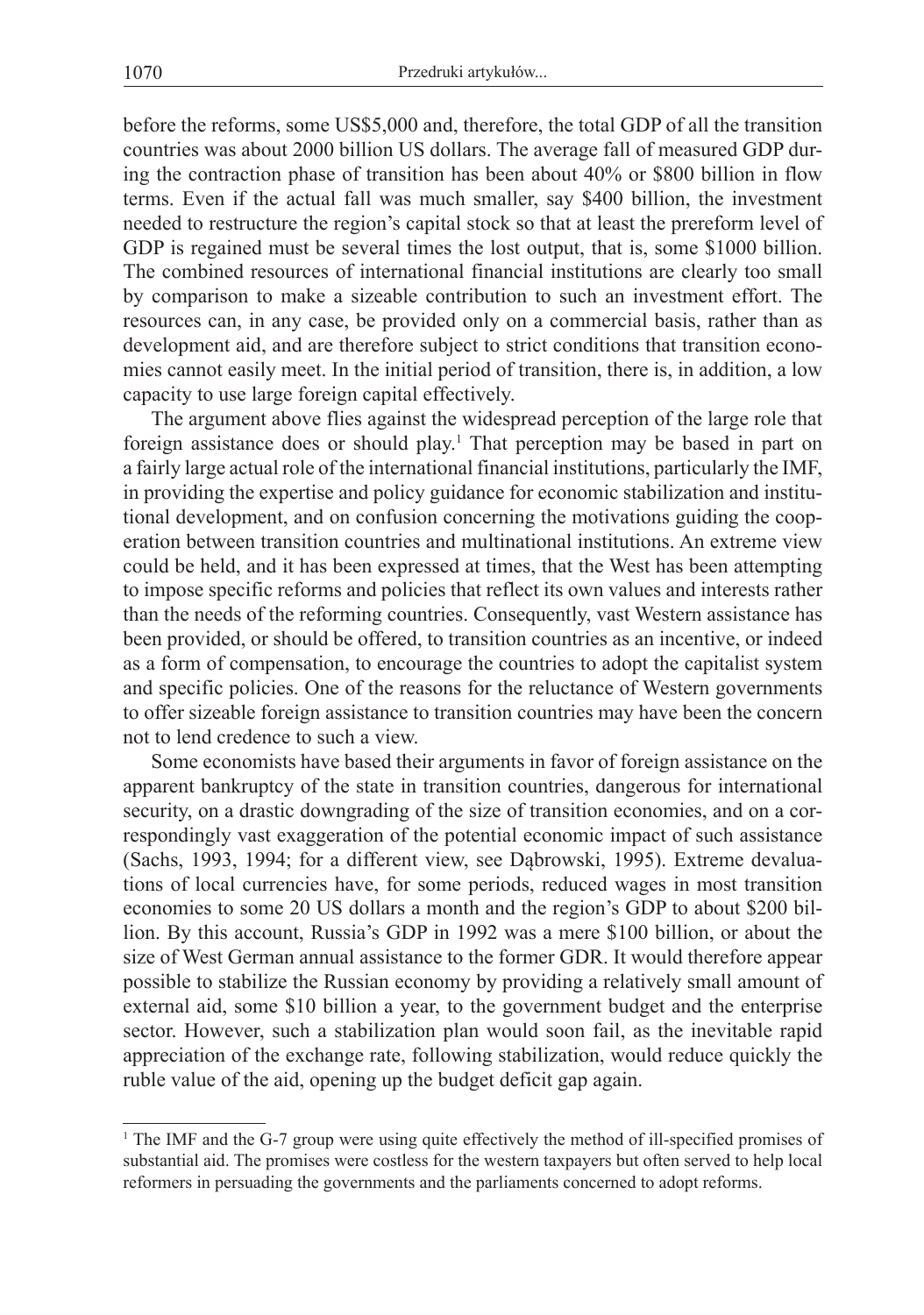## **VI. Concluding Remarks**

The impact of foreign assistance can be substantial, even vital, only on a few occasions, especially when it is in the form of grants and debt reductions linked to performance. Most postcommunist economies are simply too large and their transitions to capitalism too costly for foreign assistance to have more than a marginal impact. Some of these economies are already heavily indebted, and this gives them little room for contracting new debt. A far more important foreign impact may come from the inflow of Western private investment and know-how. However, internal reform efforts rather than external financial assistance are needed for this inflow to take place.

International financial organizations, especially the BWIs, have been helpful for Russia and Poland by providing local reformers with modern analysis and expert policy advice. They were also most helpful in pressing Western creditors for a sizeable reduction of the Polish debt and a fast removal of trade barriers to West European markets. However, the sequence of reforms, their content, and the speed of transition have been decided largely by the initial circumstances, the new long-term goals of the countries concerned, and the various internal political and institutional factors during transition, rather than by the advice of the two institutions.

The major problem in the design of IMF programs for both countries has been the nearly exclusive choice of standard, purely macroeconomic and stabilization-related performance criteria. The key transformation reforms were recognized from the start, in the Polish program for 1990, as central for the success of long-term economic strategy, including the achievement of macroeconomic stability, but while these reforms were discussed with officials and incorporated in the program documents, they were not covered by formal performance criteria. This paper suggests that this was probably a mistake.

However, in the later IMF-supported programs, the initially strong emphasis on rapid stabilization has been reduced, and progress with structural reforms has been given more weight in the evaluation of performance. The difference between Poland and Russia has been mainly in the conduct of macroeconomic policy and not in the core of transformation reforms. Errors in forecasting, analysis, and policies have been made, some of them quite major, but in the crisis circumstances of the two countries, the main body of reforms, especially in Poland, has probably been about right.

#### **References**

- Aslund, Anders, and Layard, Richard, eds., *Changing the Economic System in Russia.* London: Pinter Publishers, 1993.
- Balcerowicz, Leszek, *800 dni. Szok kontrolowany.* Warszawa: BGW, 1992.
- Balcerowicz, Leszek, and Gelb, Alan, "Macropolicies in Transition to a Market Economy: A Three-Year Perspective." Mimeo, The World Bank, 1994.
- Barbone, Luca, "Economic Transformation and the Fiscal Crisis." Mimeo, WP 1286, The World Bank, April 1994.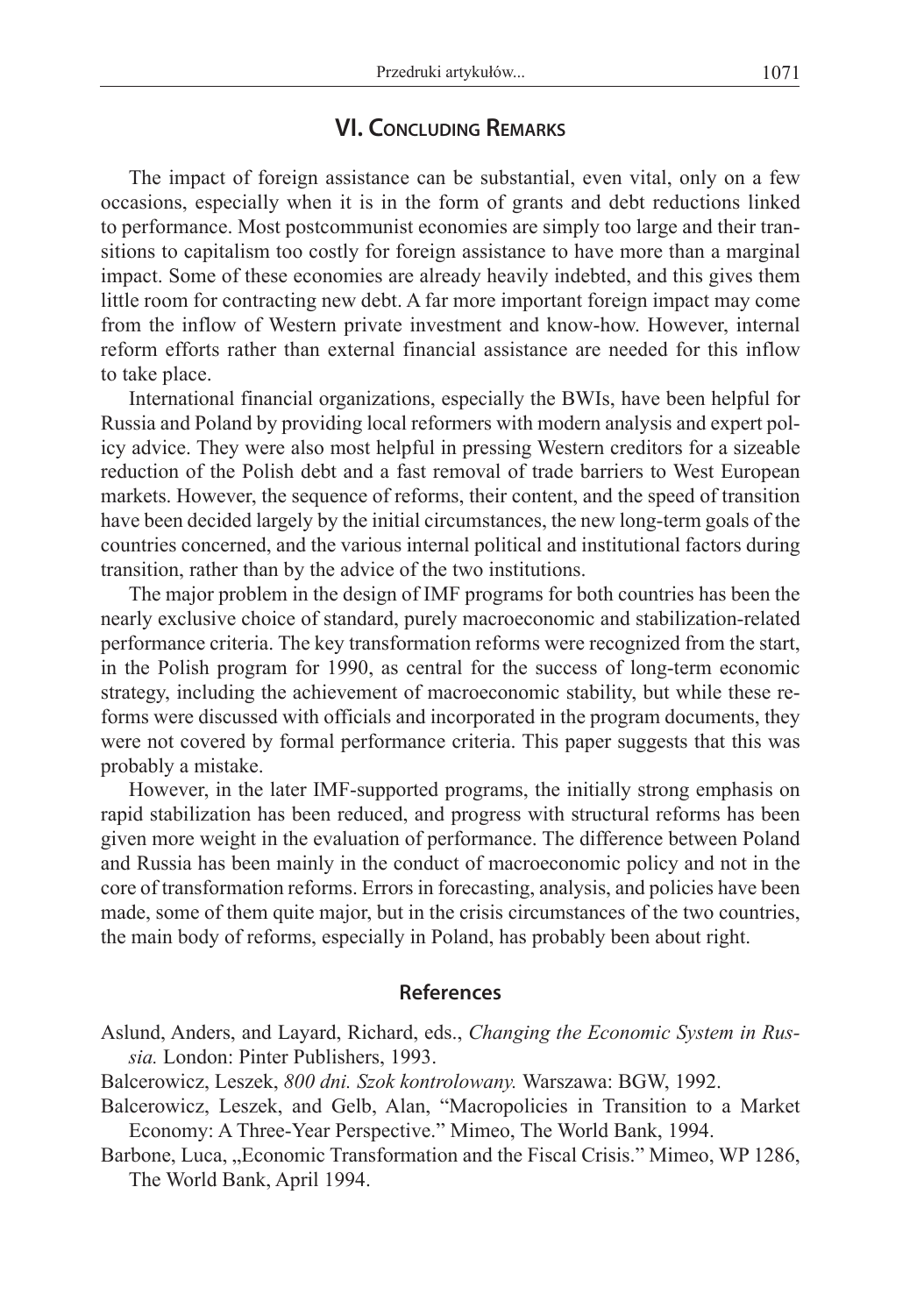- Blanchard, Olivier J., "Transition in Poland." *Econom. J.* 104, 426:1169-1177, Sept. 1994.
- Blejer, Mario I., "The Monetary Overhang: Developments in 1991." Mimeo, December 2, 1991.
- Bruno, Michael, *Crisis, Stabilisation and Economic Reform.* Oxford: Oxford Univ. Press, 1993.
- Camdessus, Michael, "Statement Before the UN Economic and Social Council, Geneva, July 11, 1990." Mimeo.
- Camdessus, Michael, "The Role of the IMF in Assisting Central and East European Economic Reform." Address given on March 20, 1991 to the Council of Foreign Relations, New York. Reprinted in Clesse, A., and Tokes, R., eds., *Preventing a New East-West Divide: The Economic and Social Imperatives of the Future Europe,* Baden-Baden: Nomos Verlagsgesellschaft, 1992.
- Dąbrowski, Marek, "The Role of the International Agencies and the West in the Post-Communist Transition: Some Selected Aspects." CASE Mimeo, Warsaw and Washington, DC, 1995.
- Dąbrowski, Marek, ed., "The Gaidar Programme: Lessons for Poland and Eastern Europe." Warsaw: Friedrich Ebert Foundation and Centre for Social and Economic Research (CASE), 1993.
- Dornbusch, Rudolf, and Fischer, Stanley, "Moderate Inflation." *World Bank Econom. Rev.* 7, 1:1-45, Jan. 1993.
- Easterly, William, and Da Cunha, Paulo Vilira, "Financing the Storm: Macroeconomic Crisis in Russia." *Econom. Transition* 2, 4:443-466, Dec. 1994.
- Frydman, Roman, and Rapaczynski, Andrzej, "Memorandum on Polish Finance Ministry Privatisation Proposals, Warsaw, 27 August, 1990," pp. 1-16. Mimeo.
- Goldman, Marhsall I, *Lost Opportunity: Why Reforms in Russia Have Not Worked.*  London and New York: Norton, 1994.
- Gomułka, Stanisław, "Directions of Poland's Economic Policies 1990-1993." Mimeo, presented to the Economic Committee, Council of Ministers, Warsaw, April 1990.
- Gomułka, Stanisław, "The 'Gaidar Plan' and the 'Letter of Intent.' " Mimeo, Moscow, Dec. 4, 1991a.
- Gomułka, Stanisław, "The Causes of Recession Following Stabilisation." *Comp. Econom. Stud.* 33, 2:71-89, 1991b.
- Gomułka, Stanisław, "Polish Economic Reform 1990-1991: Principles, Policies and Outcomes." *Cambridge J. Econom. 16,* 3:355-372, Sept. 1992.
- Gomułka, Stanisław, "Poland: Glass Half Full." In Richard Fortes, ed., *Economic Transformation in Central Europe.* London: CEPR, 1993.
- Gomułka, Stanisław, "Budget Deficit and Inflation in Transition Economies." In V. Barta and C. M. Schneider, eds., *Stabilization Policies at Crossroads?* Laxenburg: IIAS, 1994a.
- Gomułka, Stanisław, "The Financial Situation of Enterprises and its Impact on Monetary and Fiscal Policies: Poland 1992-93." *Econom. Transition 2,* 2:189-208, June, 1994.
- Gomułka, Stanisław, "Economic and Political Constraints During Transition." *Europe-Asia Stud.* 46, 1:83-106, 1994c.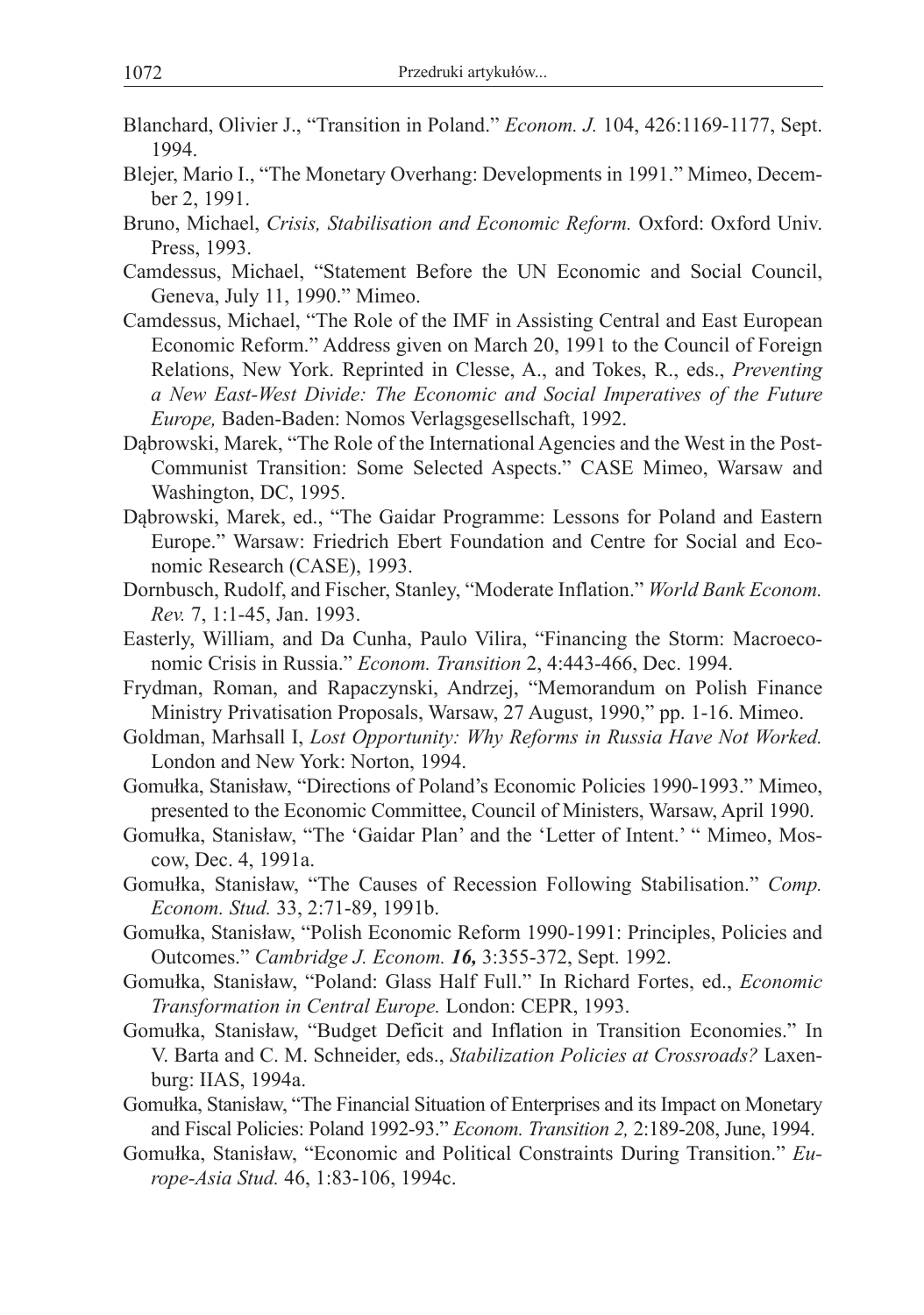- Gomułka, Stanisław, and Jasiński, Piotr, "Privatisation in Poland 1989-1993: Policies, Methods and Results." In Saul Estrin, ed., *Privatisation in Central and Eastern Europe.* London: Longmans, 1994.
- Hernandez-Cata, Ernesto, "Russia and the IMF: The Political Economy of Macrostabilisation." Mimeo, Sept. 1994.
- IMF, "Program Design and Performance Criteria." Mimeo, Washington, DC, Sept. 8, 1986.
- IMF, "Poland: Staff Report for the 1989 Article IV Consultation and Request for Stand-By Arrangement." Mimeo, Washington, DC, Jan. 18, 1990a.
- IMF, "Poland: Review under Stand-By Arrangement." Mimeo, Washington, DC, Aug. 21, 1990b.
- IMF, "Republic of Poland: Recent Economic Developments." Mimeo, Washington, DC, April 11, 1991.
- IMF, "Russian Federation: Staff Report for the 1993 Article IV Consultation." Mimeo, Washington, DC, April 2, 1993a.
- IMF, "Russian Federation: Use of Resources. Request for Purchase Under the Systemic Transformation Facility." Mimeo, Washington, DC, June 15, 1993b.
- IMF, "Fiscal Developments in Economics of Transition Under Fund-Supported Adjustment Programs." Fiscal Affairs Department mimeo, Washington, DC, Jan. 10, 1994a.
- IMF, "Republic of Poland: Staff Report for the 1994 Article IV Consultation and Review Under Stand-By Arrangement and Review on Financing of the Program." Mimeo, Washington, DC, March 11, 1994b.
- IMF, "Republic of Poland—Background Papers." Mimeo, Washington, DC, March 18, 1994c.
- IMF, "Russian Federation—Recent Developments." Mimeo, Washington, DC, August 31, 1994d.
- IMF, *World Economic Outlook 1994.* Washington, DC: World Bank, 1994e.
- Kawalec, Stefan, and Piński, Teresa, "Economic Transition from Socialism to Capitalism: An Overview after Five Years." Paper for IMF sponsored seminar "Economic Reform in Russia and other Economies in Transition: Issues and Prospects," Moscow, October 18-19, 1994a.
- Kawalec, Stefan, Sikora, Slawomir, and Rymaszewski, Piotr, "Dealing with Bad Debts: The case of Poland." In G. Caprio *et al.,* eds., *Building Sound Finance in Emerging Market Economies.* Washington, DC: IMF and World Bank, 1994b.
- Kierzkowski, Henryk, Phelps, Edmund, and Zoega, Gylfi, "Mechanisms of Economic Collapse and Growth in Eastern Europe." Polish Policy Research Group Discussion Paper 30, Warsaw University, 1994.
- Kołodko, Grzegosz, "From Output Collapse to Sustainable Growth in Transition Economies: The Fiscal Implications." IMF Fiscal Department Seminar Series mimeo, Dec. 1992.
- Layard, Richard, "Can Russia Control Inflation?" In J. Onno De Beaufort Wijnholds *et al,* eds., *A Framework for Monetary Stability.* New York: Kluwer Academic, 1994.